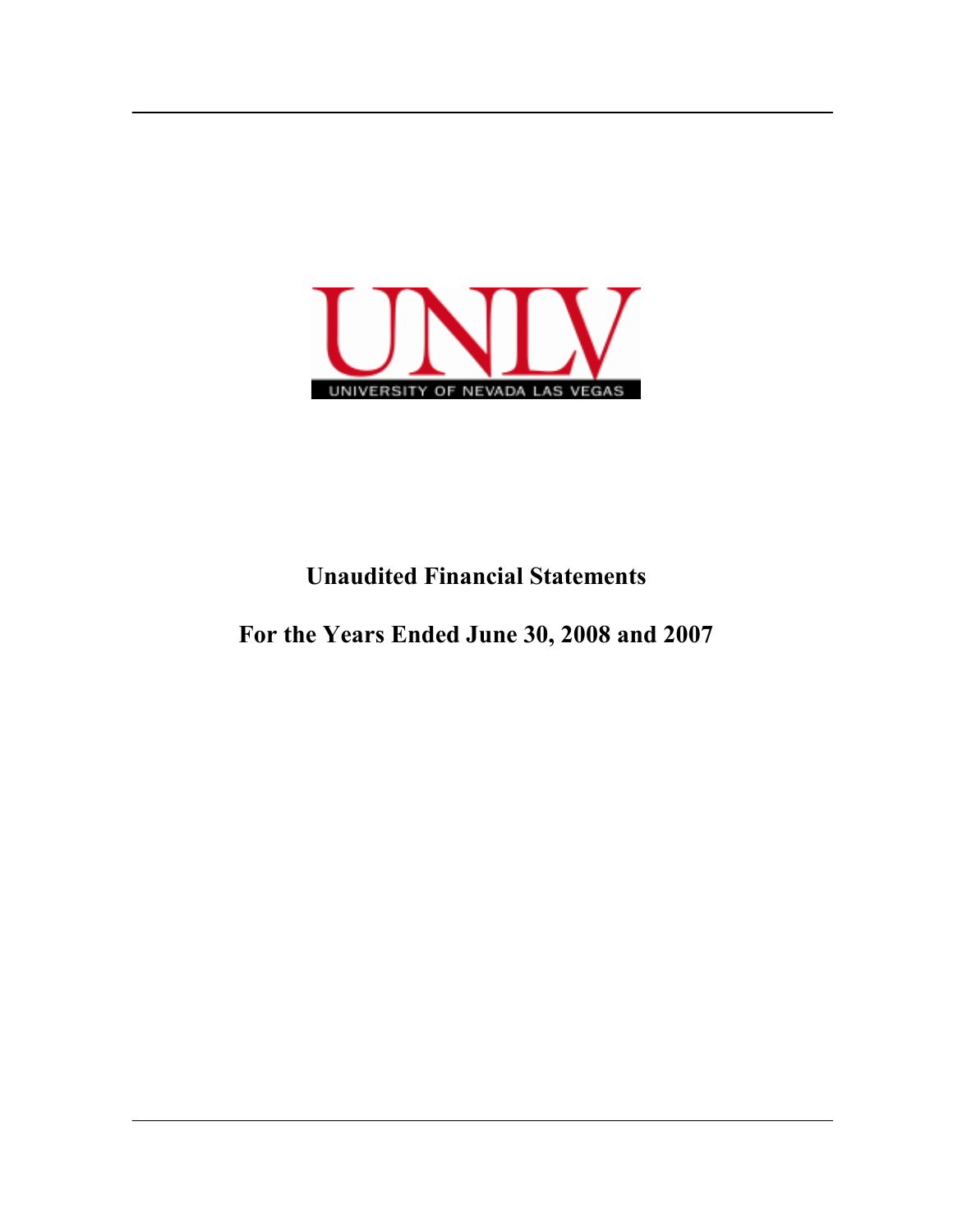

## **Unaudited Financial Statements For the Years Ended June 30, 2008 and 2007**

### **Contents**

| <b>Statement of Net Assets</b>                                 |  |
|----------------------------------------------------------------|--|
| Statements of Revenues, Expenses,<br>and Changes in Net Assets |  |
| <b>Statements of Cash Flows</b>                                |  |
| Footnotes to the Financial Statements                          |  |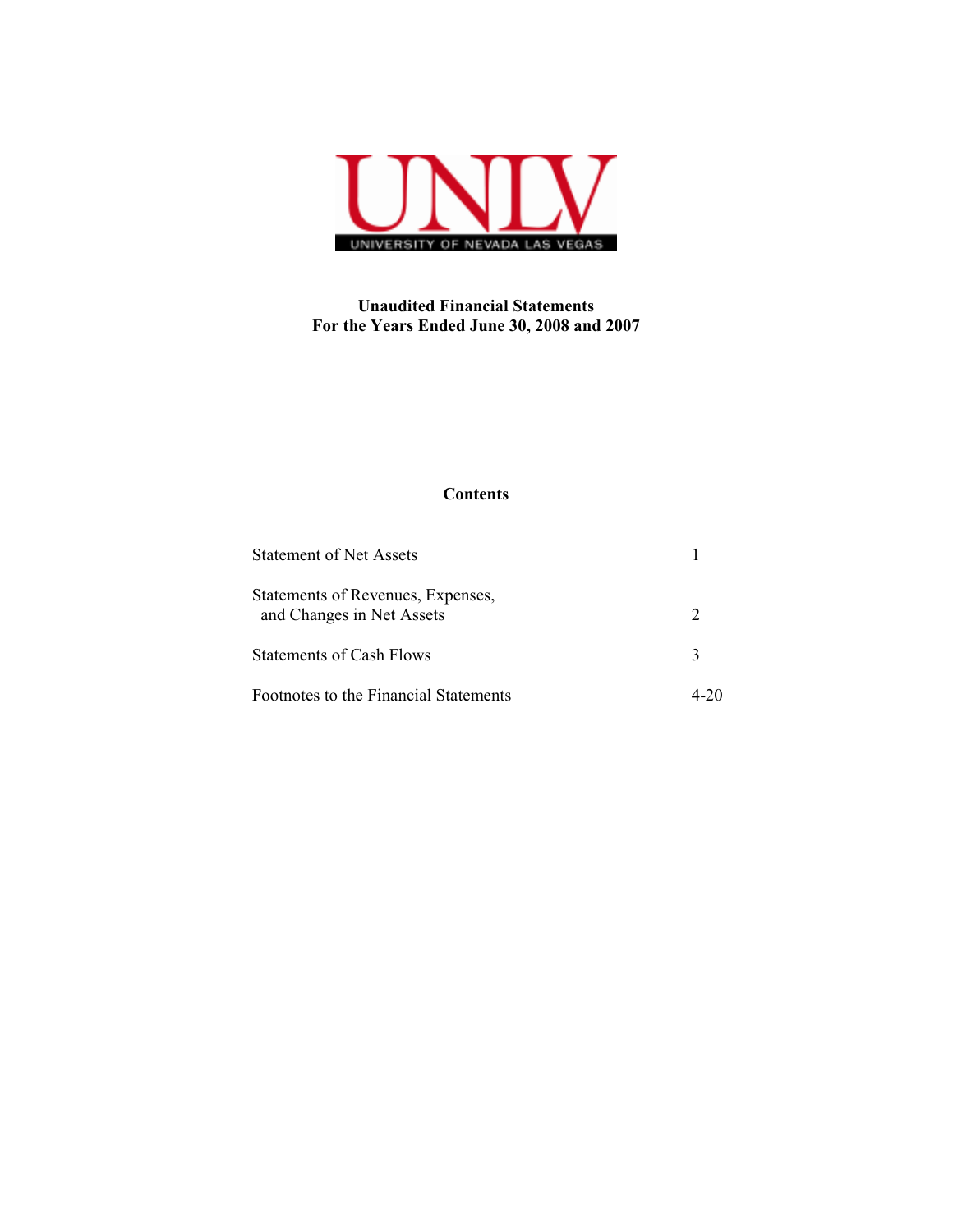#### **UNIVERSITY OF NEVADA, LAS VEGAS STATEMENTS OF NET ASSETS AS OF JUNE 30, 2008 AND 2007 UNAUDITED**

|                                                                         |                              |                          | <b>University Related</b><br>Organization |                   |
|-------------------------------------------------------------------------|------------------------------|--------------------------|-------------------------------------------|-------------------|
|                                                                         | 2008                         | University<br>2007       | 2008                                      | 2007              |
| <b>Assets</b>                                                           |                              |                          |                                           |                   |
| <b>Current Assets:</b>                                                  |                              |                          |                                           |                   |
| Cash and cash equivalents                                               | \$<br>37,335,000             | \$<br>31,864,000         | \$<br>18,030,000                          | \$<br>11,903,000  |
| Short-term investments                                                  | 147,107,000                  | 130,300,000              | 4,559,000                                 | 5,121,000         |
| Accounts receivable, net                                                | 2,853,000                    | 3,049,000                |                                           |                   |
| Receivable from U.S. Government                                         | 12,637,000                   | 16,471,000               |                                           |                   |
| Receivable from State of Nevada                                         | 4,700,000                    | 11,847,000               |                                           |                   |
| Current portion of pledges receivable, net                              |                              |                          | 3,695,000                                 | 3,147,000         |
| Accrued interest receivable<br>Current portion of loans receivable, net | 465,000                      | 478,000                  | 604,000                                   | 546,000           |
| Inventories                                                             | 1,869,000                    | 1,844,000                |                                           |                   |
| Current portion of deferred expenditures and deposits                   | 395,000                      | 369,000                  | 321,000                                   | 80,000            |
| <b>Total Current Assets</b>                                             | 207,361,000                  | 196,222,000              | 27,209,000                                | 20,797,000        |
|                                                                         |                              |                          |                                           |                   |
| Noncurrent Assets:<br>Cash held by State Treasurer                      | 52,282,000                   |                          |                                           |                   |
| Restricted cash and cash equivalents                                    | 18,922,000                   | 64,382,000<br>31,363,000 |                                           |                   |
| Pledges receivable, net                                                 |                              |                          | 24,993,000                                | 18,672,000        |
| Receivable from State of Nevada                                         | 41,655,000                   | 19,307,000               |                                           |                   |
| Other restricted investments                                            |                              |                          |                                           |                   |
| <b>Endowment</b> investments                                            | 52,513,000                   | 54,285,000               | 67,818,000                                | 73,930,000        |
| Investments                                                             |                              |                          | 23,946,000                                | 20,681,000        |
| Loans receivable, net                                                   | 2,895,000                    | 2,991,000                |                                           |                   |
| Long-term deferred expenditures and deposits                            | 1,754,000                    | 1,845,000                |                                           |                   |
| Assets held in charitable remainder trusts                              |                              |                          | 18,751,000                                | 4,535,000         |
| Capital assets, net                                                     | 771,745,000                  | 692,799,000              | 1,884,000                                 | 1,914,000         |
| Other assets                                                            |                              |                          | 539,000                                   | 638,000           |
| <b>Total Noncurrent Assets</b>                                          | 941,766,000                  | 866,972,000              | 137,931,000                               | 120,370,000       |
| <b>Total Assets</b>                                                     | 1,149,127,000                | 1,063,194,000            | 165,140,000                               | 141,167,000       |
|                                                                         |                              |                          |                                           |                   |
| <b>Liabilities</b>                                                      |                              |                          |                                           |                   |
| Current Liabilities:                                                    | 14,954,000                   | 33,581,000               | 401,000                                   | 157,000           |
| Accounts payable<br>Accrued payroll and related liabilities             | 14,490,000                   | 11,514,000               |                                           |                   |
| Unemployment insurance and worker's compensation liability              | 2,836,000                    | 2,208,000                |                                           |                   |
| Current portion of compensated absences                                 | 9,600,000                    | 8,746,000                |                                           |                   |
| Current portion of long term debt                                       | 9,448,000                    | 9,530,000                |                                           | 170,000           |
| Current portion of obligations under capital leases                     | 1,305,000                    | 1,026,000                |                                           |                   |
| Accrued interest payable                                                | 4,789,000                    | 4,579,000                |                                           |                   |
| Deferred revenue                                                        | 17,432,000                   | 16,813,000               |                                           |                   |
| Funds held in trust for others                                          | 5,507,000                    | 3,483,000                |                                           |                   |
| <b>Total Current Liabilities</b>                                        | 80,361,000                   | 91,480,000               | 401.000                                   | 327,000           |
| Noncurrent Liabilities:                                                 |                              |                          |                                           |                   |
| Deferred revenue                                                        | 236,000                      | 407,000                  |                                           |                   |
| Refundable advances under federal loan program                          | 2,470,000                    | 2,661,000                |                                           |                   |
| Compensated absences                                                    | 4,253,000                    | 4,001,000                |                                           |                   |
| Long term debt                                                          | 234,646,000                  | 241,494,000              |                                           | 950,000           |
| Obligations under capital leases                                        | 3,819,000                    | 4,342,000                |                                           |                   |
| Liability under charitable remainder trusts                             |                              |                          | 6,270,000                                 | 435,000           |
| Other liabilities                                                       |                              |                          | 44,000                                    | 60,000            |
| <b>Total Noncurrent Liabilities</b>                                     | 245,424,000                  | 252,905,000              | 6,314,000                                 | 1,445,000         |
| <b>Total Liabilities</b>                                                | 325,785,000                  | 344,385,000              | 6,715,000                                 | 1,772,000         |
| <b>Total Net Assets</b>                                                 | 823,342,000                  | S<br>718,809,000         | 158,425,000<br>\$                         | 139,395,000<br>\$ |
|                                                                         |                              |                          |                                           |                   |
| Net Assets consist of:                                                  |                              |                          |                                           |                   |
| Invested in capital assets, net of related debt                         | 531,929,000                  | 473,584,000              | 75,000                                    | 86,000            |
| Restricted for:                                                         |                              |                          |                                           |                   |
| Nonexpendable                                                           | 11,631,000                   | 11,632,000               | 71,592,000                                | 64,475,000        |
| Expendable<br>Scholarships, research and instruction                    |                              | 42,858,000               | 65,885,000                                | 59,302,000        |
| Loans                                                                   | 43,511,000<br>1,115,000      | 767,000                  |                                           |                   |
| Capital projects                                                        | 109,785,000                  | 81,161,000               |                                           |                   |
| Debt service                                                            | 6,362,000                    | 548,000                  |                                           |                   |
| Unrestricted                                                            | 119,009,000                  | 108,259,000              | 20,873,000                                | 15,532,000        |
| <b>Total Net Assets</b>                                                 | 823,342,000<br><sup>\$</sup> | \$<br>718,809,000        | 158,425,000<br>\$                         | \$<br>139,395,000 |

The accompanying notes are an integral part of these financial statements.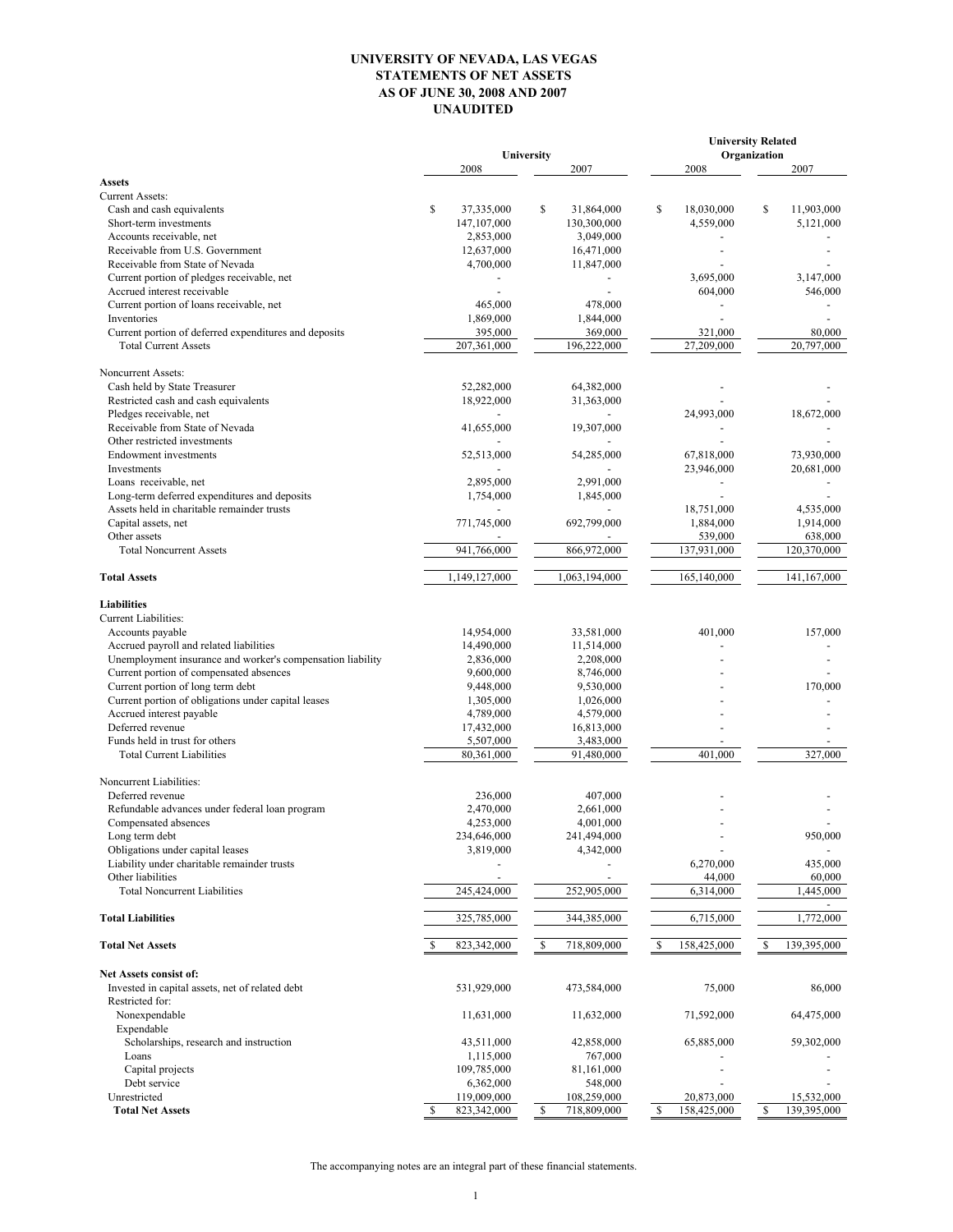### **UNIVERSITY OF NEVADA, LAS VEGAS STATEMENTS OF REVENUES, EXPENSES, AND CHANGES IN NET ASSETS FOR THE YEARS ENDED JUNE 30, 2008 AND 2007 UNAUDITED**

|                                                                         |                              |                  |                   | <b>University Related</b> |
|-------------------------------------------------------------------------|------------------------------|------------------|-------------------|---------------------------|
|                                                                         | University                   |                  | Organization      |                           |
|                                                                         | 2008                         | 2007             | 2008              | 2007                      |
| <b>Revenues</b>                                                         |                              |                  |                   |                           |
| <b>Operating Revenues</b>                                               |                              |                  |                   |                           |
| Student tuition and fees (net of scholarship allowances                 |                              |                  |                   |                           |
| of 25430000 and 23543000                                                | \$<br>122,063,000            | 112,984,000<br>S | \$                | $\mathbf S$               |
| Donor contributions - cash                                              |                              |                  | 22,162,000        | 33,078,000                |
| Donor contributions - noncash                                           |                              |                  | 1,263,000         | 502,000                   |
| Federal grants and contracts                                            | 81,293,000                   | 86,904,000       |                   |                           |
| State grants and contracts                                              | 13,254,000                   | 13,895,000       |                   |                           |
| Local grants and contracts                                              | 1,318,000                    | 1,627,000        |                   |                           |
| Other grants and contracts                                              | 1,584,000                    | 765,000          |                   |                           |
| Sales and services of educational departments                           | 24,616,000                   | 21,694,000       |                   |                           |
| Sales and services of auxiliary enterprises                             |                              |                  |                   |                           |
| (net of scholarship allowances of 1185000 and 931000                    | 43,174,000                   | 44,807,000       |                   |                           |
| Interest earned on loans receivable                                     | 42,000                       | 44,000           |                   |                           |
| Other operating revenues                                                | 4,489,000                    | 3,899,000        | 1,499,000         | 104,000                   |
| Total operating revenues                                                | 291,833,000                  | 286,619,000      | 24,924,000        | 33,684,000                |
|                                                                         |                              |                  |                   |                           |
| <b>Expenses</b>                                                         |                              |                  |                   |                           |
| <b>Operating Expenses</b>                                               |                              |                  |                   |                           |
| Employee compensation and benefits                                      | 344,234,000                  | 316,323,000      | 2,167,000         | 2,019,000                 |
| Utilities                                                               | 13,896,000                   | 12,559,000       |                   |                           |
|                                                                         |                              |                  | 808,000           |                           |
| Supplies and services                                                   | 94,157,000                   | 100,668,000      |                   | 1,012,000                 |
| Scholarships and fellowships                                            | 14,494,000                   | 15,391,000       |                   |                           |
| Program expenses                                                        |                              |                  | 63,000            | 94,000                    |
| Depreciation                                                            | 29,074,000                   | 26,787,000       | 53,000            | 75,000                    |
| Total operating expenses                                                | 495,855,000                  | 471,728,000      | 3,091,000         | 3,200,000                 |
| Operating (loss) income                                                 | (204, 022, 000)              | (185, 109, 000)  | 21,833,000        | 30,484,000                |
| <b>Nonoperating Revenue (Expenses)</b>                                  |                              |                  |                   |                           |
| State appropriations                                                    | 195,667,000                  | 185,026,000      |                   |                           |
| Gifts (including \$12,453,000 and \$8,458,000 from the UNLV Foundation) | 13,547,000                   | 9,233,000        |                   |                           |
| Investment income                                                       | 2,781,000                    | 32,685,000       | (2,838,000)       | 12,377,000                |
| Loss on disposal of plant assets                                        | (983,000)                    | (969,000)        | $\overline{a}$    |                           |
| Interest on capital asset-related debt                                  | (9,232,000)                  | (9,273,000)      |                   |                           |
| Payments to University of Nevada, Las Vegas                             |                              |                  | (13, 158, 000)    | (40,079,000)              |
| Net transfers to System Administration                                  | 14,210,000                   | (14, 257, 000)   |                   |                           |
| Other nonoperating revenues (expenses)                                  | 386,000                      | (41,000)         | (55,000)          | 328,000                   |
| Net nonoperating revenues (expenses)                                    | 216,376,000                  | 202,404,000      | (16,051,000)      | (27, 374, 000)            |
|                                                                         |                              |                  |                   |                           |
| Income (loss) before other revenue, expenses, gains or losses           | 12,354,000                   | 17,295,000       | 5,782,000         | 3.110.000                 |
| Capital grants and gifts (including \$670,000 and                       |                              |                  |                   |                           |
| \$31,577,0000 from the UNLV Foundation)                                 | 1,519,000                    | 32,408,000       |                   |                           |
| State appropriations restricted for capital purposes                    | 90,625,000                   | 61,000           |                   |                           |
| Additions to permanent endowments                                       |                              |                  |                   |                           |
| (including \$35,000 and \$44,000 from the UNLV Foundation)              | 35,000                       | 44,000           | 13,248,000        | 3,233,000                 |
| Total other revenues                                                    | 92,179,000                   | 32,513,000       | 13,248,000        | 3,233,000                 |
| Increase in net assets                                                  | 104,533,000                  | 49,808,000       | 19,030,000        | 6,343,000                 |
| <b>Net Assets</b>                                                       |                              |                  |                   |                           |
| Net Assets - beginning of year                                          | 718,809,000                  | 669,001,000      | 139,395,000       | 133,052,000               |
| Net Assets - end of year                                                | 823.342.000<br><sup>\$</sup> | 718,809,000<br>S | 158,425,000<br>\$ | 139,395,000<br>\$         |

The accompanying notes are an integral part of these financial statements.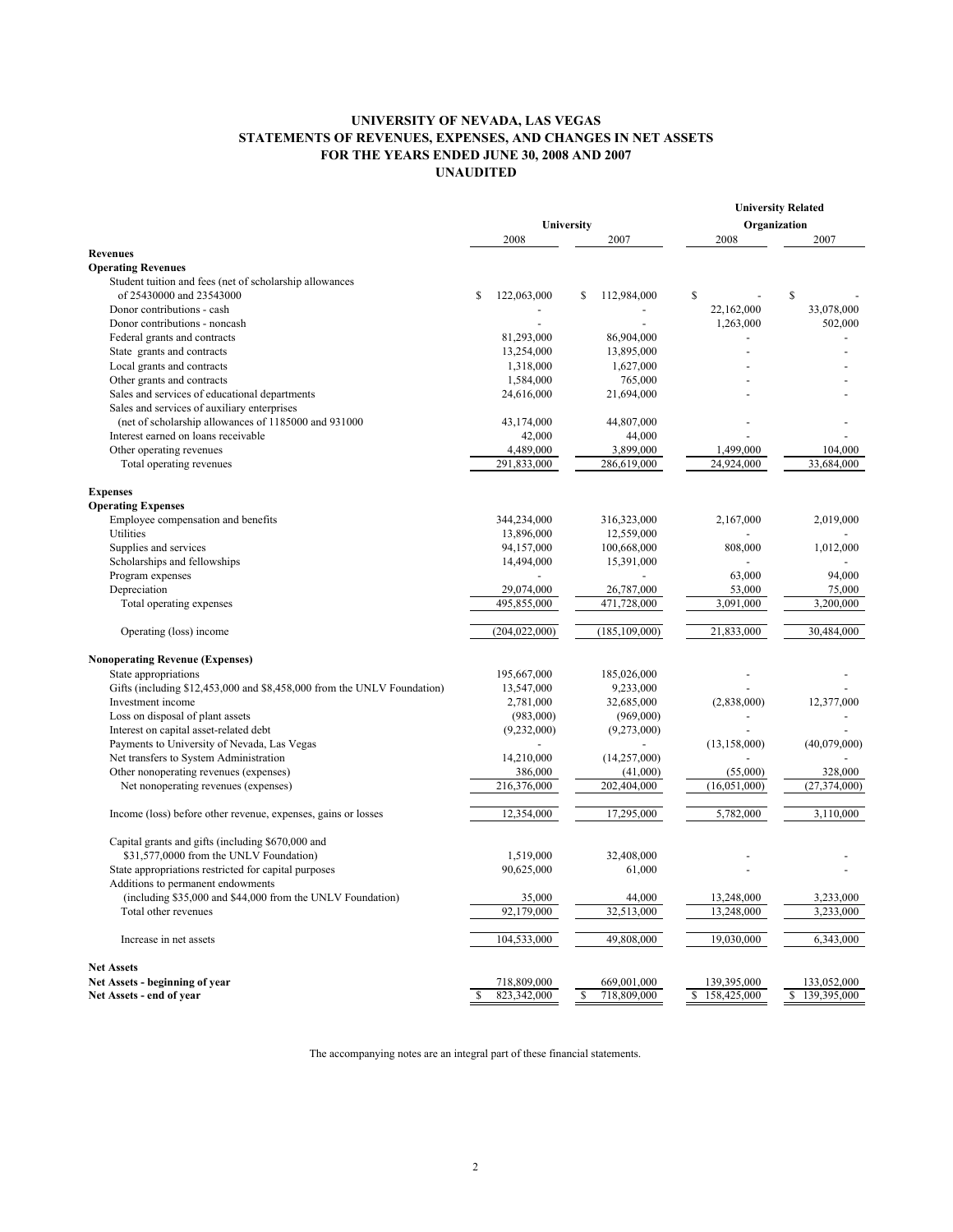#### **UNAUDITED UNIVERSITY OF NEVADA, LAS VEGAS STATEMENTS OF CASH FLOWS FOR THE YEARS ENDED JUNE 30, 2008 AND 2007**

|                                                                                     |                           | University                |
|-------------------------------------------------------------------------------------|---------------------------|---------------------------|
|                                                                                     | 2008                      | 2007                      |
| Cash flows from operating activities                                                |                           |                           |
| Tuition and fees                                                                    | \$122,855,000             | \$114,353,000             |
| Grants and contracts                                                                | 100,002,000               | 102,744,000               |
| Payments to suppliers                                                               | (94,870,000)              | (101,900,000)             |
| Payments for utilities                                                              | (13, 452, 000)            | (12, 301, 000)            |
| Payments for compensation and benefits                                              | (339, 230, 000)           | (313, 682, 000)           |
| Payments for scholarships and fellowships                                           | (14, 493, 000)            | (15,383,000)              |
| Loans issued to students and employees                                              | (669,000)                 | (1,175,000)               |
| Collection of loans to students and employees                                       | 811,000                   | 1,200,000                 |
| Sales and services of auxiliary enterprises                                         | 43,011,000                | 44,676,000                |
| Sales and services of educational departments                                       | 25,383,000                | 22,294,000                |
| Other receipts                                                                      | 4,548,000                 | 3,893,000                 |
| Net cash used by operating activities                                               | (166, 104, 000)           | (155, 281, 000)           |
| Cash flows from noncapital financing activities                                     |                           |                           |
| State appropriations                                                                | 202,831,000               | 174,299,000               |
| Net transfers to System Administration                                              | 14,210,000                | (14,257,000)              |
| Gifts and grants for other than capital purposes                                    | 12,964,000                | 9,062,000                 |
| Gifts for endowment purposes                                                        | 35,000                    | 44,000                    |
| Direct lending receipts                                                             | 54,717,000                | 50,248,000                |
| Direct lending disbursements                                                        | (54,764,000)              | (50,340,000)              |
| Agency transactions                                                                 | 2,047,000                 | (1,834,000)               |
| Other                                                                               | 90,000                    | 34,000                    |
| Net cash provided by noncapital financing activities                                | 232,130,000               | 167,256,000               |
|                                                                                     |                           |                           |
| Cash flows from capital financing activities<br>Proceeds from capital debt          | 2,600,000                 | 39,457,000                |
| Proceeds from sale of land                                                          |                           |                           |
| Capital appropriations                                                              | 68,007,000                | 70,330,000                |
| Capital grants and gifts received                                                   | 570,000                   | 32,162,000                |
| Payments for debt issuance costs                                                    | (23,000)                  | (60,000)                  |
| Purchases of capital assets                                                         |                           | (162,808,000)             |
| Principal paid on capital debt and leases                                           | (123, 244, 000)           |                           |
| Interest paid on capital debt and leases                                            | (10, 804, 000)            | (42,006,000)              |
| Other                                                                               | (10,675,000)              | (13,816,000)              |
| Net cash used by capital financing activities                                       | 363,000<br>(73, 206, 000) | 492,000<br>(76, 249, 000) |
|                                                                                     |                           |                           |
| <b>Cash flows from investing activities</b>                                         |                           |                           |
| Proceeds from sales and maturities of investments                                   | 5,615,000                 | 81,040,000                |
| Purchase of investments                                                             | (32,799,000)              | (21,067,000)              |
| Interest and dividends on investments                                               | 10,107,000                | 14,148,000                |
| Net increase in cash equivalents, non current investments                           | 5,187,000                 | (3,672,000)               |
| Net cash used by investing activies                                                 | (11,890,000)              | 70,449,000                |
| Net (decrease) increase in cash and cash equivalents                                | (19,070,000)              | 6,175,000                 |
| Cash and cash equivalents, beginning of year                                        | 127,609,000               | 121,434,000               |
| Cash and cash equivalents, end of year                                              | 108,539,000<br>S          | 127,609,000<br>\$         |
| Reconciliation of operating loss to net cash                                        |                           |                           |
| used by operating activities                                                        |                           |                           |
| Operating loss                                                                      | \$ (204,022,000)          | \$(185,109,000)           |
| Adjustments to reconcile operating loss to net cash used by operating activities:   |                           |                           |
| Depreciation expense                                                                | 29,074,000                | 26,787,000                |
| Supplies expense related to noncash gifts                                           | 598,000                   | 155,000                   |
| Changes in assets and liabilities:                                                  |                           |                           |
| Receivables, net                                                                    | 3,736,000                 | (1,016,000)               |
| Loans receivable, net                                                               | 157,000                   | 10,000                    |
| Inventories                                                                         | (25,000)                  | (49,000)                  |
| Deferred expenditures and deposits                                                  | (26,000)                  | (291,000)                 |
| Accounts payable                                                                    | (569,000)                 | (873,000)                 |
| Accrued payroll and related liabilities                                             | 2,976,000                 | 679,000                   |
| Accrued unemployment and workers' compensation insurance                            | 628,000                   | 282,000                   |
| Deferred revenue                                                                    | 454,000                   | 2,982,000                 |
| Refundable advances under federal loan program                                      | (191,000)                 | (8,000)                   |
| Compensated absences                                                                | 1,106,000                 | 1,170,000                 |
| Net cash used by operating activies                                                 | (166, 104, 000)           | \$(155, 281, 000)         |
| Non cash transactions                                                               |                           |                           |
| Capital assets acquired by incurring capital lease obligations and accounts payable | 7,937,000                 | 25,174,000                |
|                                                                                     |                           |                           |
| Capital assets acquired by gift                                                     | 957,000<br>S              | \$<br>405,000             |
| Donated supplies reducing proceeds of gifts and grants                              |                           |                           |
| for other than capital purposes                                                     | \$<br>598,000             | \$<br>155,000             |
| Loss on disposal of assets                                                          | \$<br>983,000             | $\mathbb{S}$<br>969,000   |

The accompanying notes are an integral part of these financial statements.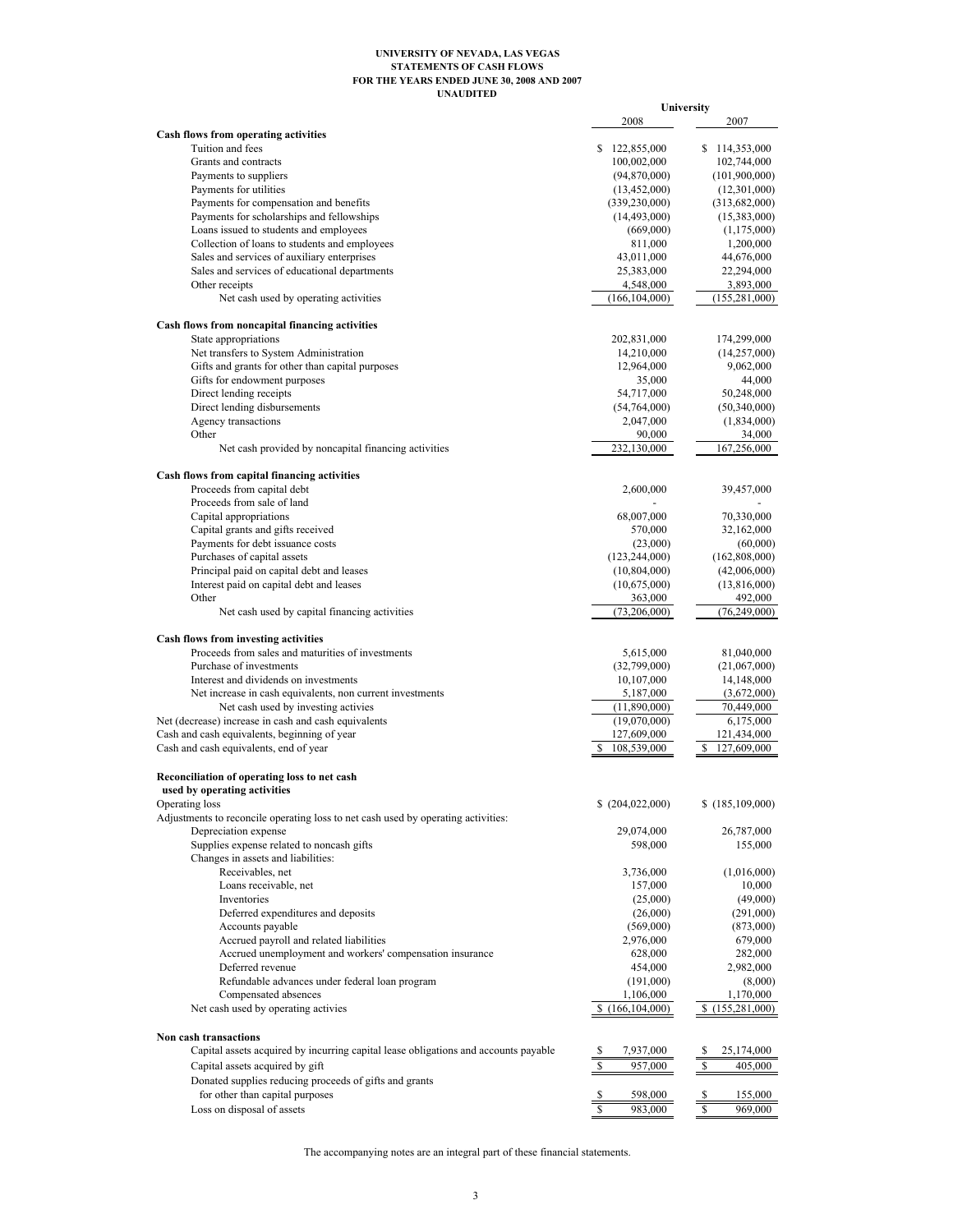### **NOTES TO THE FINANCIAL STATEMENTS FOR THE YEARS ENDED JUNE 30, 2008 AND 2007 (UNAUDITED)**

#### **NOTE 1 - Organization:**

The accompanying financial statements include the accounts of all University of Nevada, Las Vegas ("UNLV") operations and its component unit. UNLV is one of nine divisions or campuses of the Nevada System of Higher Education (the "System"), formerly known as the University and Community College System of Nevada, which also includes:

 University of Nevada, Reno Nevada State College College of Southern Nevada Truckee Meadows Community College Western Nevada College Great Basin College Desert Research Institute Nevada System of Higher Education Administration

 The System is an agency of the State of Nevada (the "State") and UNLV receives significant support from, and has significant assets held by, the State, as set forth in the accompanying financial statements.

 UNLV is not a separate legal entity; it is a campus of the System and is governed by the System's Board of Regents. Certain administrative expenditures of the System are not charged or allocated to UNLV because they are not directly related to UNLV's operations.

The University Related Organization column in the financial statements includes the financial data of UNLV's discretely presented component unit. The University of Nevada, Las Vegas Foundation ("UNLV Foundation") is a nonprofit corporation whose missions include the facilitation, solicitation and management of gift revenues for the benefit of UNLV; management of endowment and short-term funds on behalf of UNLV; and participation as appropriate and as requested in other activities to assist UNLV. This component unit is included in the University's financial reporting entity because of its relationship and the significance of its financial relationship with UNLV. The UNLV Foundation distributed \$13,158,000 and \$40,079,000 to UNLV during the years ended June 30, 2008 and June 30, 2007, respectively, for both restricted and unrestricted purposes. Complete financial statements for the UNLV Foundation can be obtained from their offices at 4505 Maryland Parkway, Las Vegas, Nevada 89154-1006.

 UNLV contributes to the administrative and accounting support of the UNLV Foundation. This support totaled \$2,280,000 and \$1,152,000 for the years ended June 30, 2008 and June 30, 2007, respectively. As approved by the Board of Regents, support for fiscal year 2008 included UNLV paying off the UNLV Foundation Revenue Bond in full of \$1,123,000 in July 2007. For the year ended June 30, 2008, UNLV paid the UNLV Foundation \$322,000 for management, stewardship and development activities related to endowed funds pursuant to an operating agreement effective January 1, 2008.

#### **NOTE 2 – Summary of Significant Accounting Policies**

The significant accounting policies are described below to enhance the usefulness of the financial statements to the reader.

#### **BASIS OF PRESENTATION**

 The financial statements have been prepared in accordance with accounting principles generally accepted in the United States of America as prescribed by the Governmental Accounting Standards Board ("GASB"), including Statement No. 34, *Basic Financial Statements – and Management's Discussion and Analysis – for State and Local Governments,* and Statement No. 35*, Basic Financial Statements and Management's Discussion and Analysis of Public Colleges and Universities*.

 The financial statements required by Statement No. 35 are the Statement of Net Assets, the Statement of Revenues, Expenses and Changes in Net Assets and the Statement of Cash Flows. Financial reporting requirements also include Management's Discussion and Analysis of UNLV's financial position and results of operations.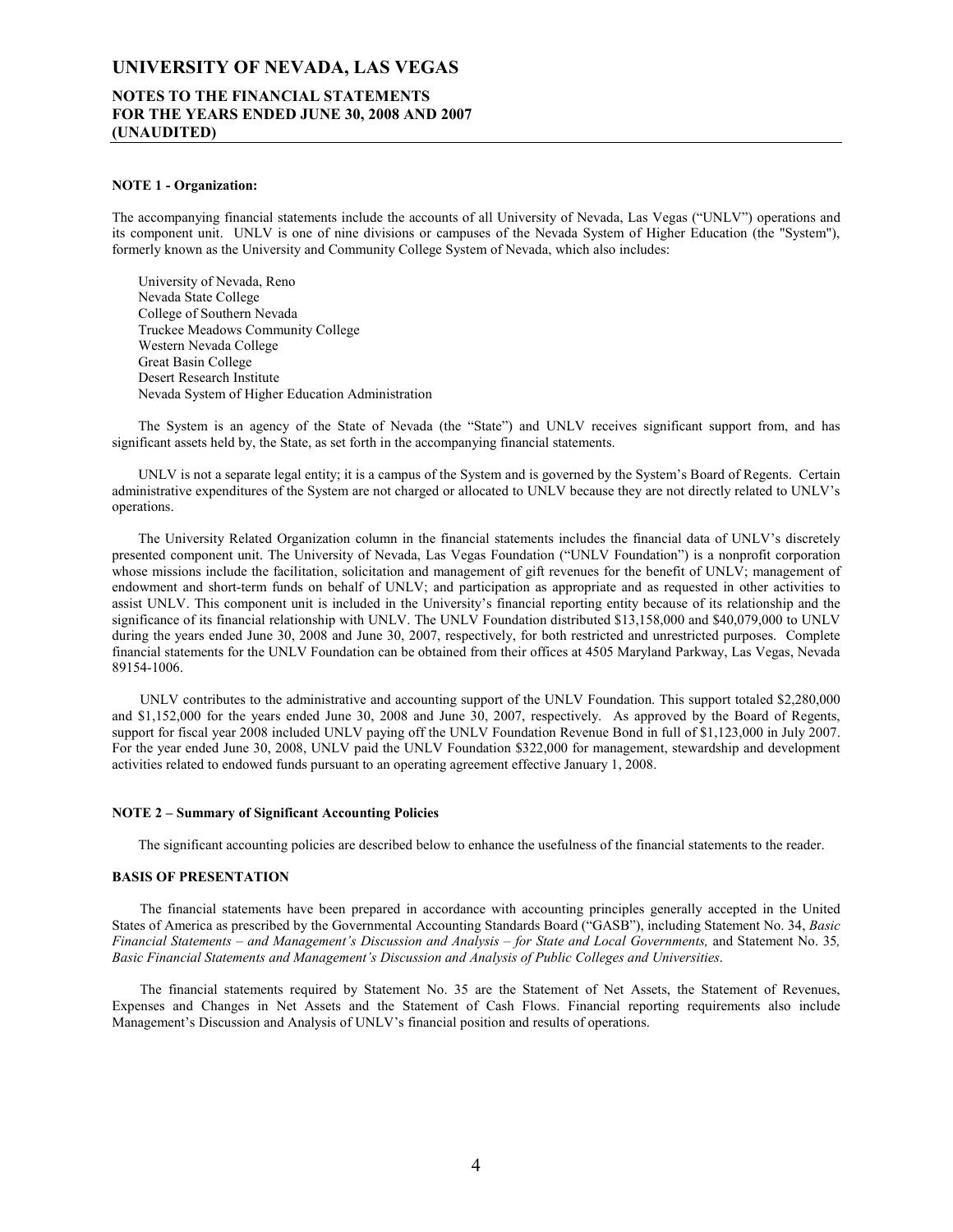### **NOTES TO THE FINANCIAL STATEMENTS FOR THE YEARS ENDED JUNE 30, 2008 AND 2007 (UNAUDITED)**

#### **BASIS OF ACCOUNTING**

 UNLV's financial statements have been prepared on the accrual basis of accounting whereby all revenues are recorded when earned and all expenses are recorded when they have been incurred. UNLV has the option to apply all Financial Accounting Standards Board ("FASB") pronouncements issued after November 30, 1989, unless FASB conflicts with GASB. UNLV has elected not to apply FASB pronouncements issued after the applicable date.

#### **CASH EQUIVALENTS**

All highly liquid investments with an original maturity of three months or less are considered to be cash equivalents.

#### **INVESTMENTS**

 Investments are primarily stated at fair value. Fair value of investments is determined from quoted market prices, quotes obtained from brokers or reference to other publicly available market information. Interests in private equity partnerships are based upon valuations provided by the general partners of the respective partnerships as of March 31, adjusted for cash receipts, cash disbursements and securities distributions through June 30. The System believes the carrying amount of these financial instruments is a reasonable estimate of fair value. Because the private equity partnerships are not readily marketable, their estimated value is subject to uncertainty and, therefore, may differ significantly from the value that would have been used had a ready market for such investments existed. Investment transactions are recorded on the date the securities are purchased or sold (trade date). Realized gains or losses are recorded as the difference between the proceeds from the sale and the average cost of the investment sold. Dividend income is recorded on the ex-dividend date and interest income is accrued as earned.

#### **INVENTORIES**

 Inventories consist primarily of consumable supplies and items held for resale and are stated at either cost or lower of estimated cost or market. Cost is defined as average cost, except in certain instances where the first-in, first-out method is used.

#### **PLEDGES**

 In accordance with GASB Statement No. 33, *Accounting and reporting for Non-Exchange Transactions,* private donations are recognized when all eligibility requirements are met, provided that the promise is verifiable, the resources are measurable and collection is probable. Pledges receivable are recorded at net present value using the appropriate discount rate. An allowance for uncollectible pledges is estimated based on collection history and gross pledges receivable are reported net of this allowance.

#### **CAPITAL ASSETS**

 Capital assets are defined as assets with an initial unit cost of \$5,000 or more and an estimated useful life in excess of one year. Such assets are stated at cost at the date of acquisition or fair market value at date of donation in the case of gifts. The costs of normal maintenance and repairs that do not add to the value of the asset or materially extend the assets' lives are not capitalized. Major outlays for capital assets and improvements are capitalized as projects are constructed. Capital assets acquired through federal grants and contracts where the federal government retains a reversionary interest are capitalized and depreciated. Accumulated depreciation is computed on a straight-line basis over the following estimated useful lives:

| Asset                     | Years      |
|---------------------------|------------|
| Building and improvements | 6 to 40    |
| Land Improvements         | 10 to $15$ |
| Machinery and Equipment   | 3 to 18    |
| Library Books             |            |

 Collections are capitalized at cost or fair value at the date of donation. The System's collections are protected, preserved and held for public exhibition, education or research and include art and rare book collections which are considered inexhaustible and are therefore not depreciated.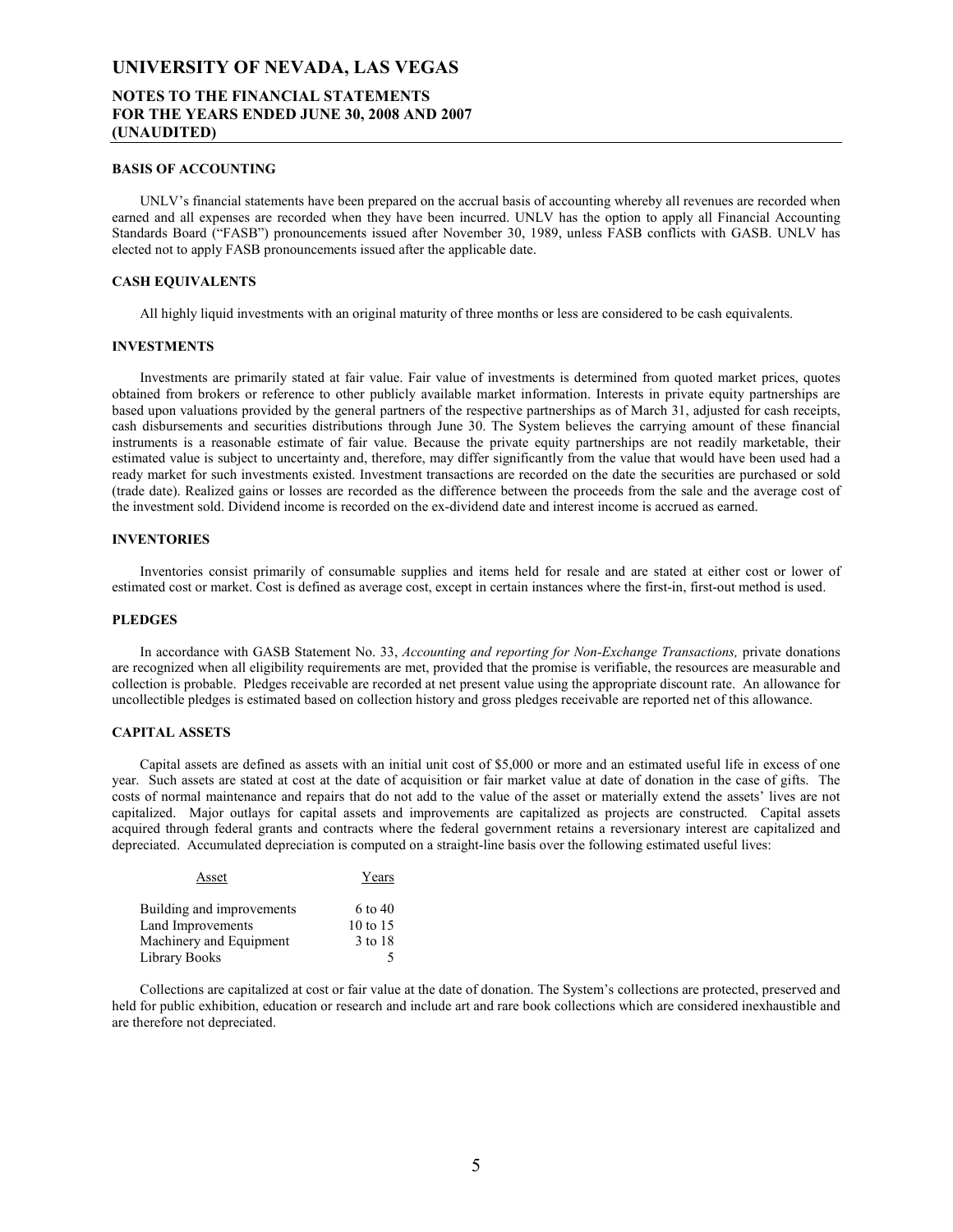### **NOTES TO THE FINANCIAL STATEMENTS FOR THE YEARS ENDED JUNE 30, 2008 AND 2007 (UNAUDITED)**

#### **DEFERRED REVENUE**

 Deferred revenue primarily includes amounts received from grant and contract sponsors that have not been earned under the terms of the agreement and other revenue received in advance of the event, such as student tuition and fees, fees for housing and dining services, and advanced ticket sales for athletic and other events.

#### **COMPENSATED ABSENCES**

 UNLV accrues annual leave for employees at rates based upon length of service and job classification and compensatory time based upon job classification and hours worked. Such accrued expenses have been classified as a component of employee compensation and benefits in the accompanying Statement of Revenues, Expenses and Changes in Net Assets.

#### **FEDERAL REFUNDABLE LOANS**

 Certain loans to students are administered by UNLV with funding primarily supported by the federal government. UNLV's Statement of Net Assets includes both the loans receivable and the related federal refundable loan liability representing federal capital contributions owed upon termination of the program.

#### **NET ASSETS**

Net assets are classified as follows:

*Invested in capital assets, net of related debt:* This represents the total investment in capital assets, net of outstanding debt obligations related to those capital assets. To the extent debt has been incurred but not yet expended for capital assets, such amounts are not included as a component of invested in capital assets, net of related debt.

*Restricted net assets – nonexpendable:* Nonexpendable restricted net assets consist of endowment and similar type funds in which donors or other outside sources have stipulated, as a condition of the gift instrument, that the principal is to be maintained inviolate and in perpetuity, and invested for the purpose of producing present and future income, which may either be expended or added to principal.

*Restricted net assets – expendable:* Restricted expendable net assets include resources which must be expended in accordance with restrictions imposed by external third parties.

*Unrestricted net assets:* Unrestricted net assets represent resources that are not subject to externally imposed restrictions. These resources are used for transactions relating to educational and general operations and may be used to meet current expenses for any purpose.

#### **OPERATING AND NONOPERATING REVENUES AND EXPENSES**

#### **UNLV:**

 Revenues and expenses are classified as operating if they result from providing services and producing and delivering goods. They also include other events that are not defined as capital and related financing, noncapital financing, or investing activities. Grants and contracts representing an exchange transaction are considered operating revenues.

 Revenues and expenses are classified as nonoperating if they result from capital and related financing, noncapital financing, or investing activities. Appropriations received to finance operating deficits are classified as noncapital financing activities; therefore, they are reported as nonoperating revenues. Grants and contracts representing nonexchange receipts are treated as nonoperating revenues.

#### **UNLV Foundation:**

 Revenues and expenses are classified as operating if they result from providing services in connection with the UNLV Foundation's ongoing operations. Operating revenues consist primarily of contributions received. Operating expenses are those costs associated with the administration and development of donations, and program expenses. Donor contributions are recognized when all eligibility requirements are met, provided that the promise is verifiable, the resources are measurable and collection is probable.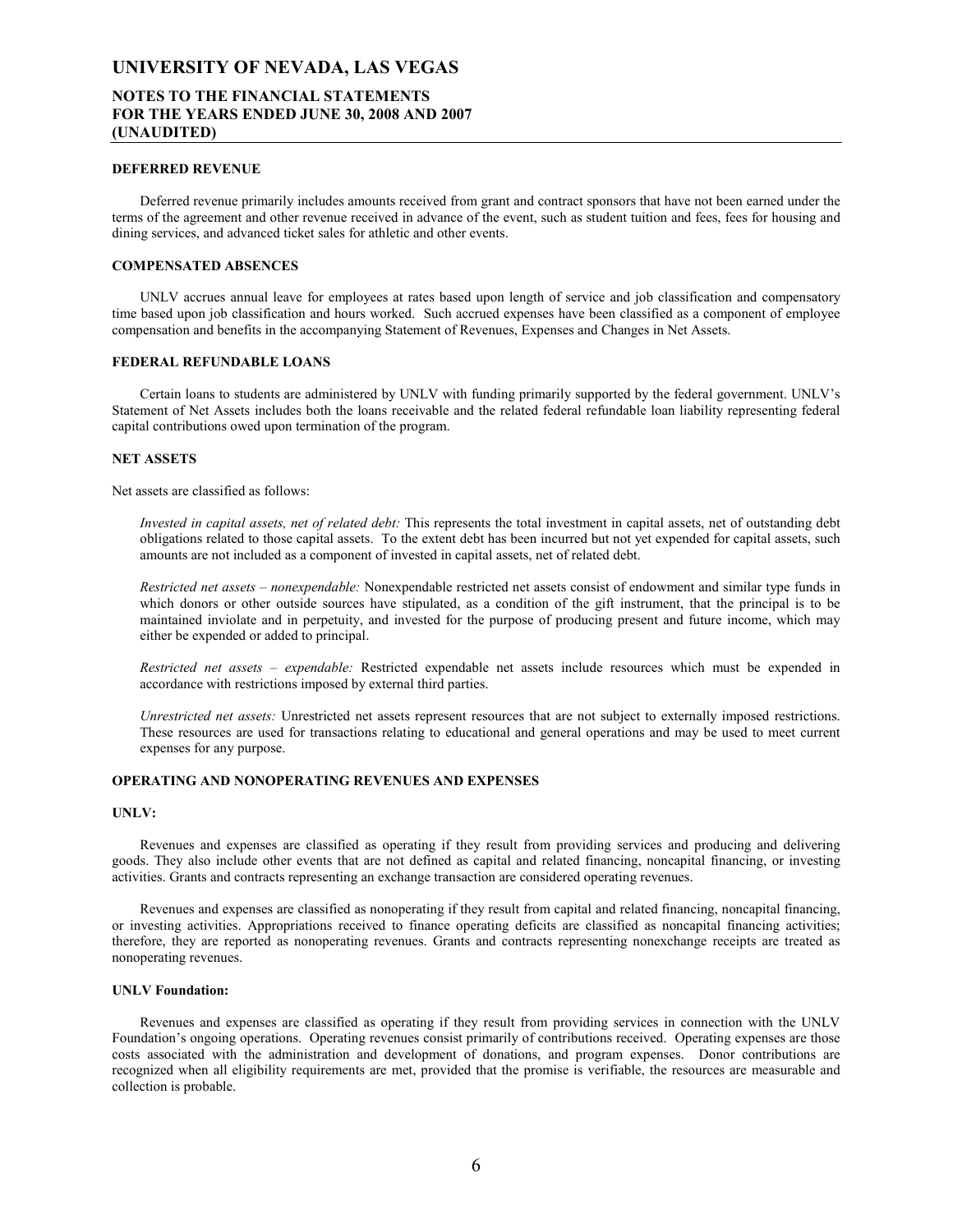### **NOTES TO THE FINANCIAL STATEMENTS FOR THE YEARS ENDED JUNE 30, 2008 AND 2007 (UNAUDITED)**

#### **SCHOLARSHIP ALLOWANCES**

 Student tuition and fee revenues, and certain other revenues from students, are reported net of scholarship discounts and allowances in the Statements of Revenues, Expenses, and Changes in Net Assets. Scholarship discounts and allowances are the difference between the stated charge for goods and services provided by UNLV, and the amount that is paid by students and/or third parties making payments on the students' behalf. Payments of financial aid made directly to students are classified as scholarships and fellowships expenses.

#### **GRANTS-IN-AID**

 Student tuition and fees revenue include grants-in-aid for faculty and staff benefits charged to Employee Compensation and Benefits. Grants-in-aid for fiscal years 2008 and 2007 totaled \$3,565,000 and \$3,496,000 respectively.

#### **TAX EXEMPTION**

 The System and its discretely presented component units are qualified tax-exempt organizations under the provisions of Section  $501(c)(3)$  of the Internal Revenue Code and are exempt from federal and state income taxes on related income.

#### **USE OF ESTIMATES**

 The preparation of financial statements in conformity with accounting principles generally accepted in the United States of America requires management to make estimates and assumptions that affect the reported amounts of assets and liabilities and disclosure of contingent assets and liabilities at the date of the financial statements and the reported amounts of revenues and expenditures during the reporting period. Actual amounts could differ from those estimates.

#### **COMPARATIVE INFORMATION**

 Certain reclassifications have been made to the 2007 financial statement information in order to conform to the 2008 presentation.

#### **NEW ACCOUNTING PRONOUNCEMENTS**

 In November 2006, the GASB issued Statement No. 49, *Accounting and Financial Reporting for Pollution Remediation Obligations,* which provides guidance for recording and disclosing activities related to pollution remediation which becomes effective for years beginning after December 15, 2007. The anticipated impact of this pronouncement is uncertain at this time.

 In June 2007, the GASB issued Statement No. 51, *Accounting and Financial Reporting for Intangible Assets*, which requires most identifiable intangibles be classified as capital assets and gives guidance on amortization, when appropriate. The Statement is effective for years beginning after June 15, 2009. The anticipated impact of this pronouncement is uncertain at this time.

 In November 2007, the GASB issued Statement No. 52, *Land and Other Real Estate Held as Investments in Endowments*, which improves the quality of financial reporting by requiring endowments to report their land and other real estate investments at fair value, creating consistency in reporting among similar entities that exist to invest resources for the purposes of generating income. The Statement is effective for years beginning after June 15, 2008. The anticipated impact of this pronouncement is uncertain at this time.

#### **NOTE 3 – Cash and Cash Equivalents:**

 Cash and cash equivalents of UNLV are stated at cost, which approximates market, and consists of deposits in money market funds, which are not federally insured and cash in the bank. Substantially all of UNLV's cash and cash equivalents are pooled with that of the other campuses and divisions of the System. At June 30, 2008 and 2007, the System's deposits in money market funds totaled \$73,313,000 and \$87,733,000 respectively, and cash in bank was \$10,609,000 and \$16,521,000, respectively. Of these balances, \$100,000 was covered by the Federal Depository Insurance Corporation ("FDIC"), the remaining deposits are uncollateralized and uninsured. Cash held by State Treasurer at June 30, 2008 and 2007 in the amount of \$52,282,000 and \$64,382,000, respectively, represents funds from certain state appropriations, enacted to provide UNLV with the funds necessary for the construction of major assets. Such amounts are controlled by the Nevada Public Works Board. Restricted cash and cash equivalents in the amount of \$18,922,000 and \$31,363,000 at June 30, 2008 and 2007, respectively, represents unspent bond proceeds, gifts and other cash balances restricted for use in capital projects. All of the above are included in cash and cash equivalents in the Statement of Cash Flows.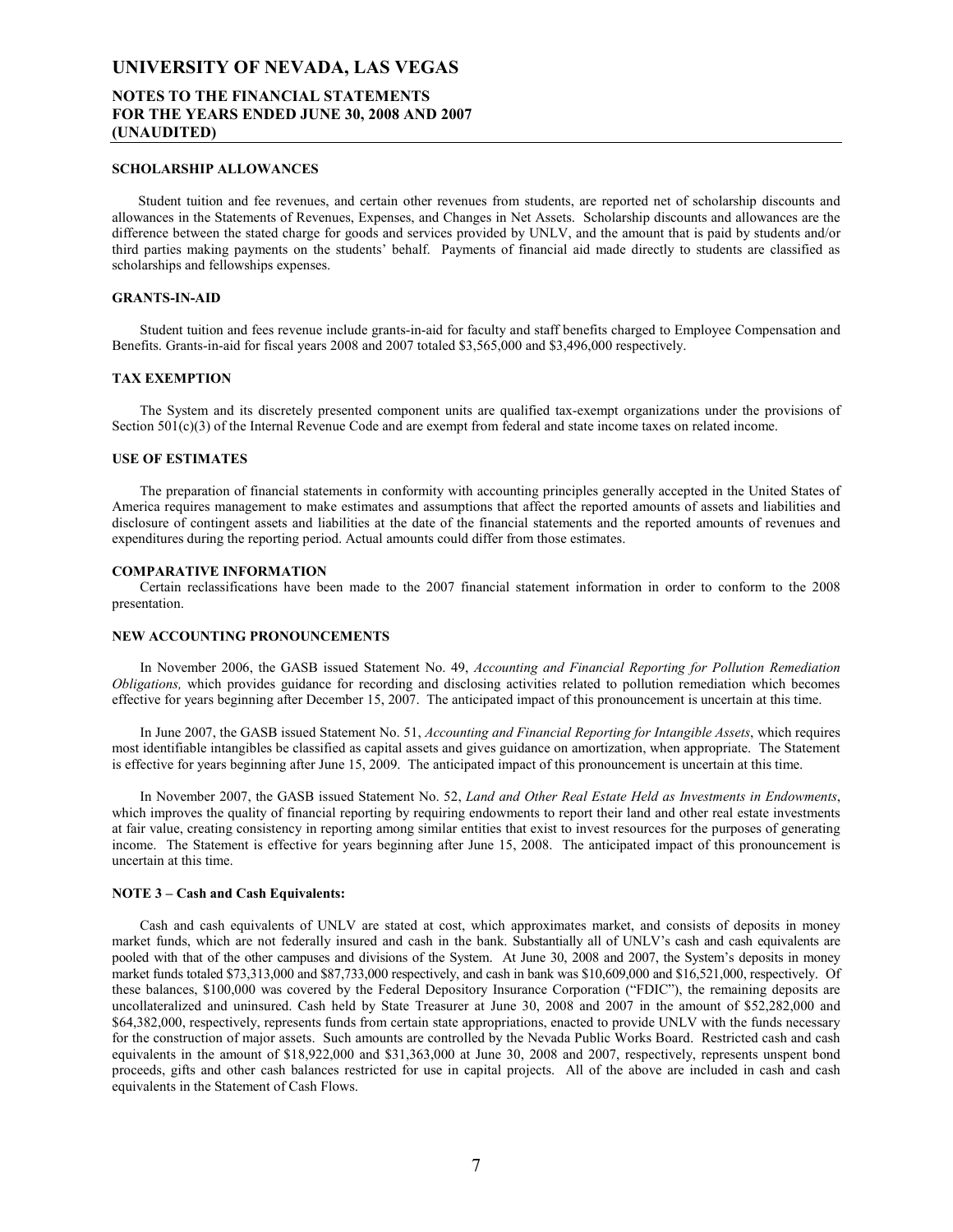### **NOTES TO THE FINANCIAL STATEMENTS FOR THE YEARS ENDED JUNE 30, 2008 AND 2007 (UNAUDITED)**

#### **NOTE 4** – **Investments:**

 Investments are stated at fair value. At June 30, 2008 and 2007, UNLV's operating and endowment investments totaled \$199,620,000 and \$184,585,000, respectively, and such investments were maintained in the Systems' operating and endowment investment pools. At June 30, 2008 and 2007, the System's operating and endowment investment pools totaled \$550,149,000 and \$567,538,000, respectively, and were comprised of the following:

|                                         | 2008  | 2007  |
|-----------------------------------------|-------|-------|
| Mutual funds                            | 61%   | 58%   |
| Operating cash and cash equivalents     | 13%   | 16%   |
| Other partnerships                      | $7\%$ | 6%    |
| <b>Stocks</b>                           | 2%    | 2%    |
| Private equity partnerships             | 2%    | $1\%$ |
| Endowment cash and cash equivalents     | $0\%$ | 3%    |
| Other investments (including corporate) |       |       |
| and U.S. government bonds)              | 15%   | 14%   |

 Mutual funds consist of investments in shares of mutual funds with six separate fund managers. Investments held by the various mutual funds, in the approximate proportion of the System's ownership of such mutual funds, are summarized as follows:

|                           | 2008 | 2007 |
|---------------------------|------|------|
| <b>Stocks</b>             | 34%  | 36%  |
| U.S. government bonds     | 14%  | 16%  |
| International securities  | 26%  | 29%  |
| Cash and cash equivalents | 9%   | 7%   |
| Corporate bonds           | 17%  | 12%  |

As of June 30, 2008, the System had entered into various investment agreements with private equity partnerships. Under the terms of certain of these investment agreements, the System is obligated to make additional investments in the private equity partnerships of \$7,146,000.

The Board of Regents has established an investment income distribution policy for pooled investments which serve to mitigate earnings fluctuations at the campus level from year to year. In accordance with this policy, during the year ended June 30, 2008 System Administration distributed \$14,210,000 from the retained investment reserves to UNLV and for the year ended June 30, 2007, System Administration retained \$14,257,000 of investment income from UNLV's operating fund investments. Such amounts are included in Net Transfers to System Administration in the financial statements.

In 2008, there has been significant volatility in the domestic and international investment markets, primarily as a result of liquidity issues in credit markets. Consequently, the fair value of the System's investments is exposed to non-typical price volatility which has resulted in a substantial reduction in the fair value of certain investments from the amounts reported as of June 30, 2008. An estimate of the fair value loss cannot be made at this time. The System has already undertaken a number of steps to monitor the fair value of its investments. The System regularly monitors its risk profile, working in concert with Cambridge Associates to rebalance the operating and endowment pools, within the strategic ranges recommended by Cambridge and approved by the Board, as marked conditions warrant. At the September 26, 2008 meeting of the Investment Committee, a rebalancing of the endowment pool to cash and selected equities was approved. In addition, at a specially called meeting of the Investment Committee held on October 10, 2008, the Board of Regents Investment Committee suspended the regularly scheduled disbursements to the campuses from the NSHE operating pool income until conditions warrant a resumption of such payments.

For purposes of applying GASB Statement No. 40, certain of the System's operating and endowment investments are subject to risks as follows:

#### *Credit risk and interest rate risk:*

Certain securities with fixed income are subject to credit risk which is the risk that an issuer of an investment will not fulfill its obligations. Other securities, including obligations of the U.S. government or those explicitly guaranteed by the U.S. government, are not considered to have credit risk. Credit quality is an assessment of the issuer's ability to pay interest on the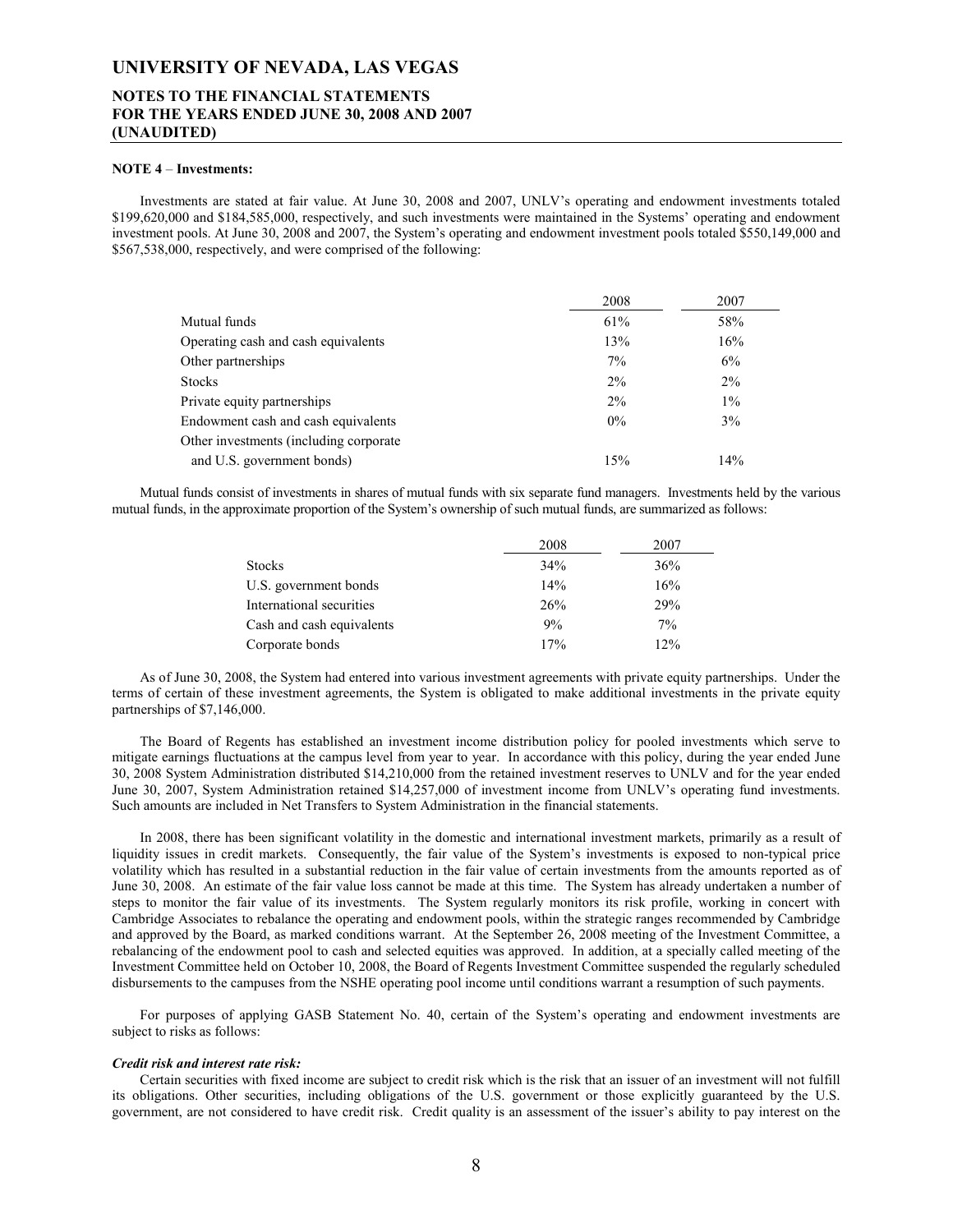### **NOTES TO THE FINANCIAL STATEMENTS FOR THE YEARS ENDED JUNE 30, 2008 AND 2007 (UNAUDITED)**

investment, and ultimately, to pay the principal. Credit quality is evaluated by one of the independent rating agencies, for example Moody's Investors Service or Standard and Poor's. The System's policy for reducing its exposure to credit risk is to maintain a weighted average credit rating of AA or better, and never below A, for investments with credit risk within both the endowment and operating investment pools. With regard to the trusts included in endowment investments which are solely attributable to the University of Nevada, Reno, the System is not the trustee of these investments and, therefore, it currently has no policies with regard to credit risk for these investments.

The credit risk profile for the System's operating and endowment investments at June 30, 2008, is as follows (percentages based on System's total operating and endowment investments at June 30, 2008 as disclosed above):

| US Government - Guaranteed     | 0.15%     |
|--------------------------------|-----------|
| Corporate Bonds:               |           |
| AAA                            | $0.01\%$  |
| AA                             | 0.13%     |
| A                              | 0.06%     |
| Not Rated                      | $0.01\%$  |
| Commingled Funds:              |           |
| US Bond Funds - Not Rated      | $10.06\%$ |
| Non-US Bond Funds - Not Rated  | 11.60%    |
| Money Market Funds - Not Rated | $0.36\%$  |

Interest rate risk is the risk that the value of fixed income securities will decline because of changing interest rates. The prices of fixed income securities with a shorter duration to maturity tend to be more sensitive to changes in interest rates, and, therefore, more volatile than those with longer investment lives. The System's policy for reducing its exposure to interest rate risk is to have an average investment life of at least two years for fixed income securities within both the endowment and operating investment pools. With regard to the trusts included in endowment investments which are solely attributable to the University of Nevada, Reno, the System is not the trustee of these investments and, therefore, it currently has no policies with regard to interest rate risk for these investments.

Investments included in the above table have been identified as having interest rate risk and are principally invested in mutual funds. The segmented time distribution for these investments at June 30, 2008, is as follows:

| Less than 1 year   | 12.25%    |
|--------------------|-----------|
| 1 to 5 years       | 35.41%    |
| 6 to 10 years      | 35.71%    |
| More than 10 years | $16.63\%$ |

#### *Custodial credit risk:*

Custodial credit risk is the risk that in the event of a failure of the custodian, the System may not be able to recover the value of the investments held by the custodian as these investments are uninsured. Currently, the System does not have a formal policy for custodial credit risk. At June 30, 2008, the following securities were held by various custodial banks and are represented by the following types of investments:

| <b>Mutual Funds</b>        | 14.72%   |
|----------------------------|----------|
| <b>Stocks</b>              | 71.72%   |
| International              | $0.08\%$ |
| <b>US Government Bonds</b> | 5.41%    |
| Corporate Bonds            | $8.07\%$ |

#### *Concentration of credit risk:*

Concentration of credit risk is the risk of loss attributed to the magnitude of the System's investments within any one issuer. The System's policy for reducing its exposure to concentration of credit risk is to limit the investments within any one issuer to a maximum of 5% of the System's total operating and endowment investments. At June 30, 2008, there were no investments within any one issuer in an amount that would constitute a concentration of credit risk to the System.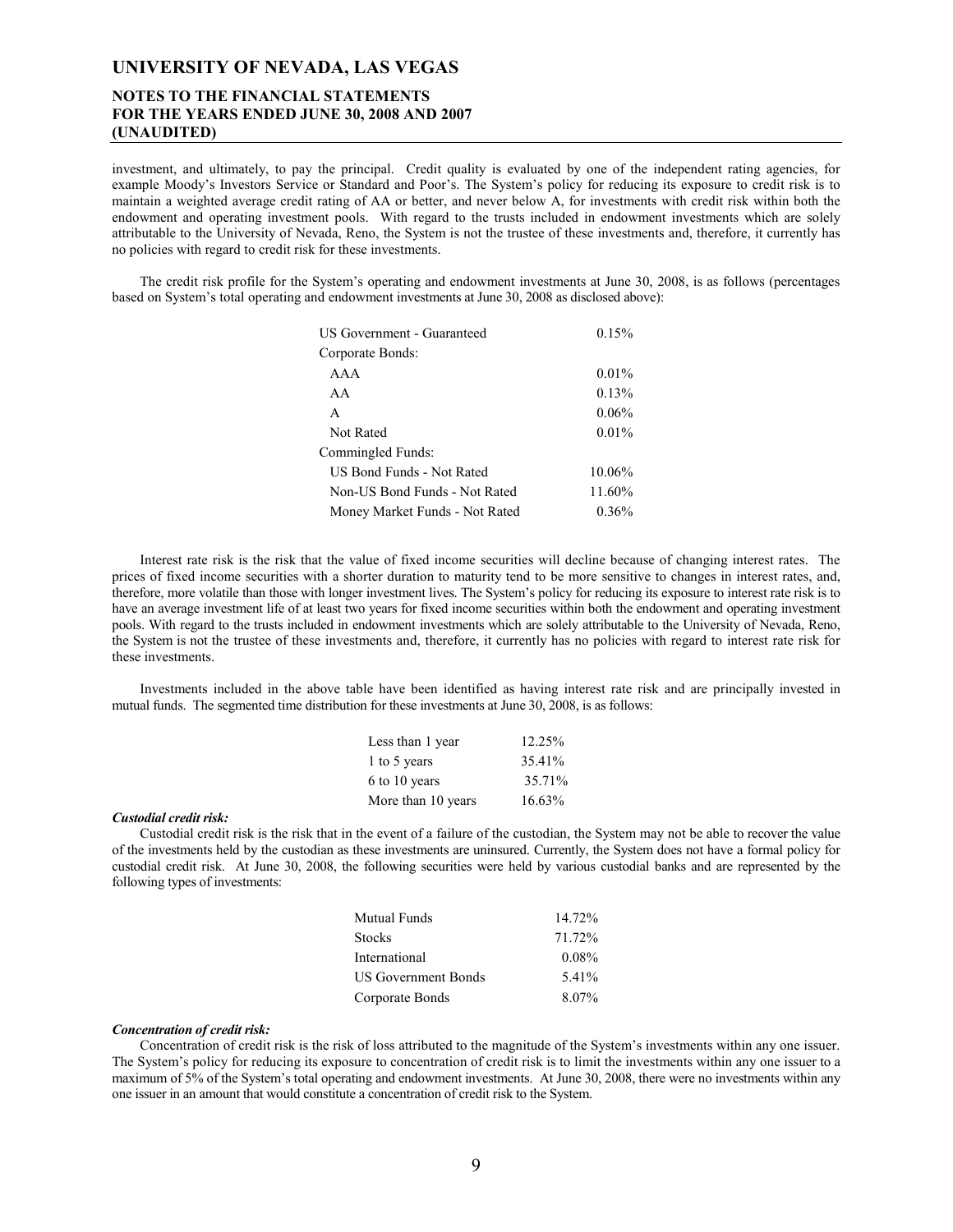### **NOTES TO THE FINANCIAL STATEMENTS FOR THE YEARS ENDED JUNE 30, 2008 AND 2007 (UNAUDITED)**

#### *Foreign currency risk:*

Foreign currency risk is the risk that changes in exchange rates will adversely affect the fair market value of an investment. At June 30, 2008 the System had less than 1% of its total investments in international mutual funds subject to foreign currency risk in both the operating and endowment pools. The percentages of international mutual funds organized by the respective foreign currencies are as follows:

| Euro              | 43 90% |
|-------------------|--------|
| Japanese Yen      | 14.04% |
| Swiss Franc       | 4.61%  |
| South Korean Won  | 2.67%  |
| Canadian Dollar   | 4.37%  |
| Taiwan New Dollar | 2.43%  |
| Chinese Renmibi   | 1.84%  |
| Brazilian Real    | 1.80%  |
| Australian Dollar | 1.16%  |
| Hong Kong Dollar  | 0.17%  |
| Other             | 23.01% |
|                   |        |

#### **NOTE 5 - Endowment Pool:**

Approximately \$52,513,000 and \$54,285,000 of UNLV's endowment fund investments at June 30, 2008 and 2007, respectively, are pooled on a unit market value basis with endowment fund investments of the other campuses and divisions of System.

The endowment pool is comprised of investments in the following at June 30, 2008 and 2007:

|                                    | 2008  | 2007  |
|------------------------------------|-------|-------|
| Mutual Funds                       | 68%   | 65%   |
| <b>Private Equity Partnerships</b> | 27%   | 22%   |
| <b>Stocks</b>                      | $4\%$ | $4\%$ |
| Cash and cash equivalents          | $1\%$ | 9%    |

 Each individual fund acquires or disposes of units on the basis of the market value per unit on the preceding quarterly valuation date. The unit market value at June 30, 2008 and 2007 was \$515.56 and \$530.31, respectively.

 The System utilizes a spending rule for its pooled endowments, which determines the endowment income to be distributed currently for spending. For the years ended June 30, 2008 and 2007, the Board of Regents' policy authorized a distribution of 4.5% of the average unit market value for the twenty (20) preceding quarters. Under the provisions of this spending rule, \$18.28 and, during 2007, \$17.32 was distributed to each time-weighted unit for a total distribution to UNLV of \$2,184,000 and \$1,772,000 during the years ended June 30, 2008 and 2007, respectively.

#### **NOTE 6 – Accounts Receivable**:

 Accounts receivable consist primarily of amounts due from students for tuition and fees and from state, local and private sources for grant and contract agreements, and are presented on the accompanying Statements of Net Assets net of allowances of \$4,445,000 for 2008 and \$4,325,000 for 2007.

#### **NOTE 7 –Loans Receivable**:

 Loans receivable from students bear interest primarily at 5% per annum and are generally repayable in installments over a five to ten year period commencing nine months from the date of separation from UNLV. A provision for possible uncollectible amounts is recorded on the basis of estimated future losses for such items.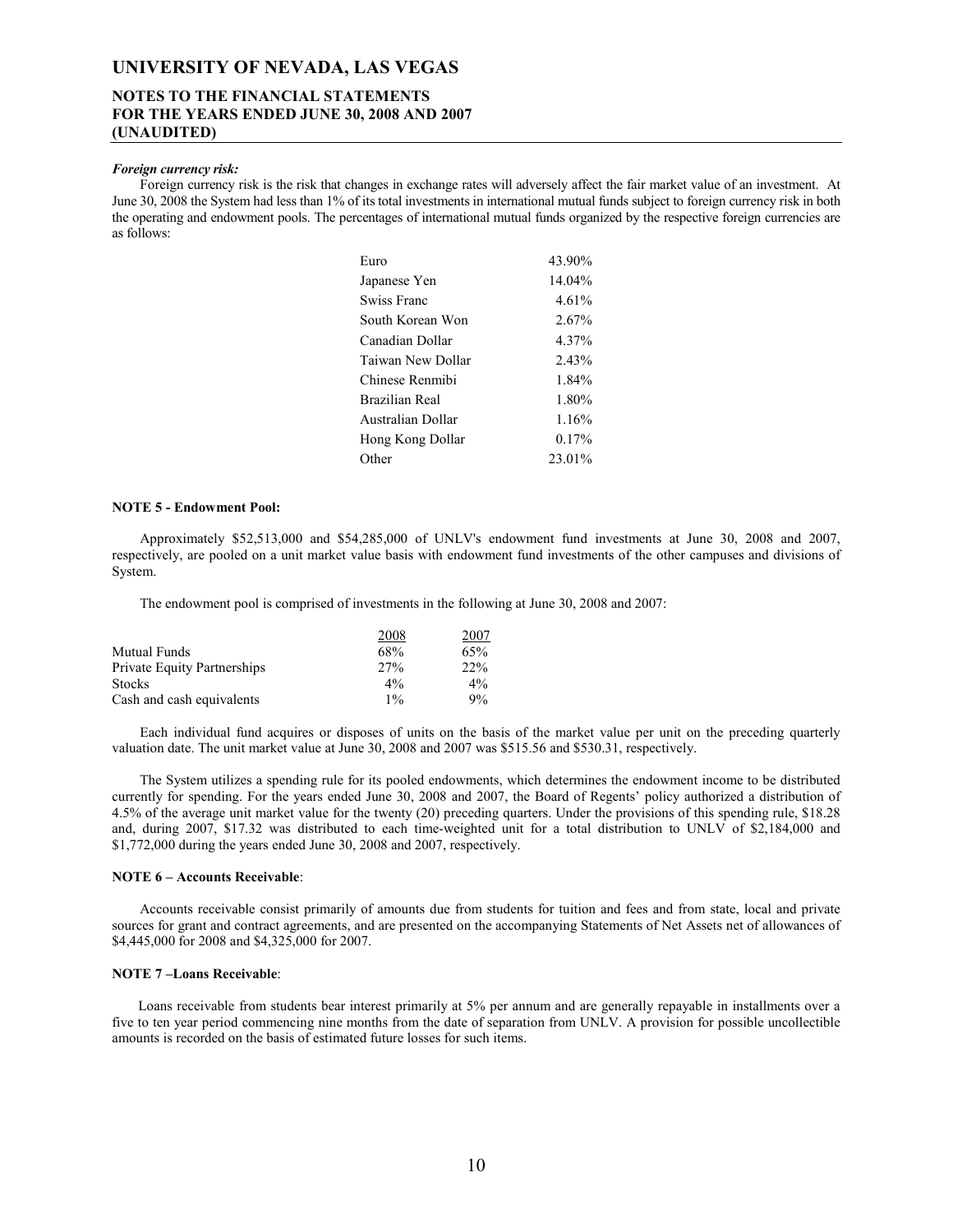### **NOTES TO THE FINANCIAL STATEMENTS FOR THE YEARS ENDED JUNE 30, 2008 AND 2007 (UNAUDITED)**

 UNLV's loans receivable and corresponding allowance for uncollectible loan balances as of June 30, 2008 and 2007 are as follows:

|                                       | 2008            | 2007 |           |  |  |
|---------------------------------------|-----------------|------|-----------|--|--|
| Loans receivable                      | \$<br>3,561,000 | S    | 3,699,000 |  |  |
| Less: Allowance for doubtful accounts | (202,000)       |      | (230,000) |  |  |
| Net loans receivable                  | 3,359,000       |      | 3,469,000 |  |  |
| Less: Current portion                 | (464,000)       |      | (478,000) |  |  |
| Noncurrent loans receivables          | 2,895,000       |      | 2,991,000 |  |  |

### **NOTE 8 – Capital Assets:**

Capital asset activity for the year ended June 30, 2008 is as follows:

|                                              | Beginning       |    |                  |                     |    | Ending          |
|----------------------------------------------|-----------------|----|------------------|---------------------|----|-----------------|
|                                              | Balance         |    | <b>Additions</b> | Retirements         |    | Balance         |
| Capital assets, not being depreciated:       |                 |    |                  |                     |    |                 |
| Construction in progress                     | \$195,000,000   | -S | 85,223,000       | $$(97,112,000)$ \\$ |    | 183, 111, 000   |
| Land                                         | 14,359,000      |    | 265,000          |                     |    | 14,624,000      |
| Collections                                  | 5,880,000       |    | 755,000          |                     |    | 6,635,000       |
| Total capital assets, not being depreciated  | 215,239,000     |    | 86,243,000       | (97, 112, 000)      |    | 204, 370, 000   |
| Capital assets, being depreciated:           |                 |    |                  |                     |    |                 |
| <b>Buildings</b>                             | 575,037,000     |    | 107,388,000      |                     |    | 682,425,000     |
| Land improvements                            | 34, 825, 000    |    | 2,268,000        |                     |    | 37,093,000      |
| Machinery and equipment                      | 82,940,000      |    | 6,173,000        | (4, 793, 000)       |    | 84,320,000      |
| Library books and media                      | 69,584,000      |    | 4,043,000        | (449,000)           |    | 73, 178, 000    |
| Total cost                                   | 762,386,000     |    | 119,872,000      | (5, 242, 000)       |    | 877,016,000     |
| Less accumulated depreciation for:           |                 |    |                  |                     |    |                 |
| <b>Buildings</b>                             | (150, 583, 000) |    | (15, 934, 000)   |                     |    | (166, 517, 000) |
| Land improvements                            | (28, 101, 000)  |    | (1,439,000)      |                     |    | (29, 540, 000)  |
| Machinery and equipment                      | (45, 111, 000)  |    | (7, 877, 000)    | 3,810,000           |    | (49, 178, 000)  |
| Library books and media                      | (61, 031, 000)  |    | (3,824,000)      | 449,000             |    | (64, 406, 000)  |
| Total accumulated depreciation               | (284, 826, 000) |    | (29, 074, 000)   | 4,259,000           |    | (309, 641, 000) |
| Total capital assets, being depreciated, net | 477,560,000     |    | 90,797,000       | (983,000)           |    | 567, 375, 000   |
| Capital assets, net                          | \$692,799,000   |    | 177,041,000      | \$(98,095,000)      | -S | 771,745,000     |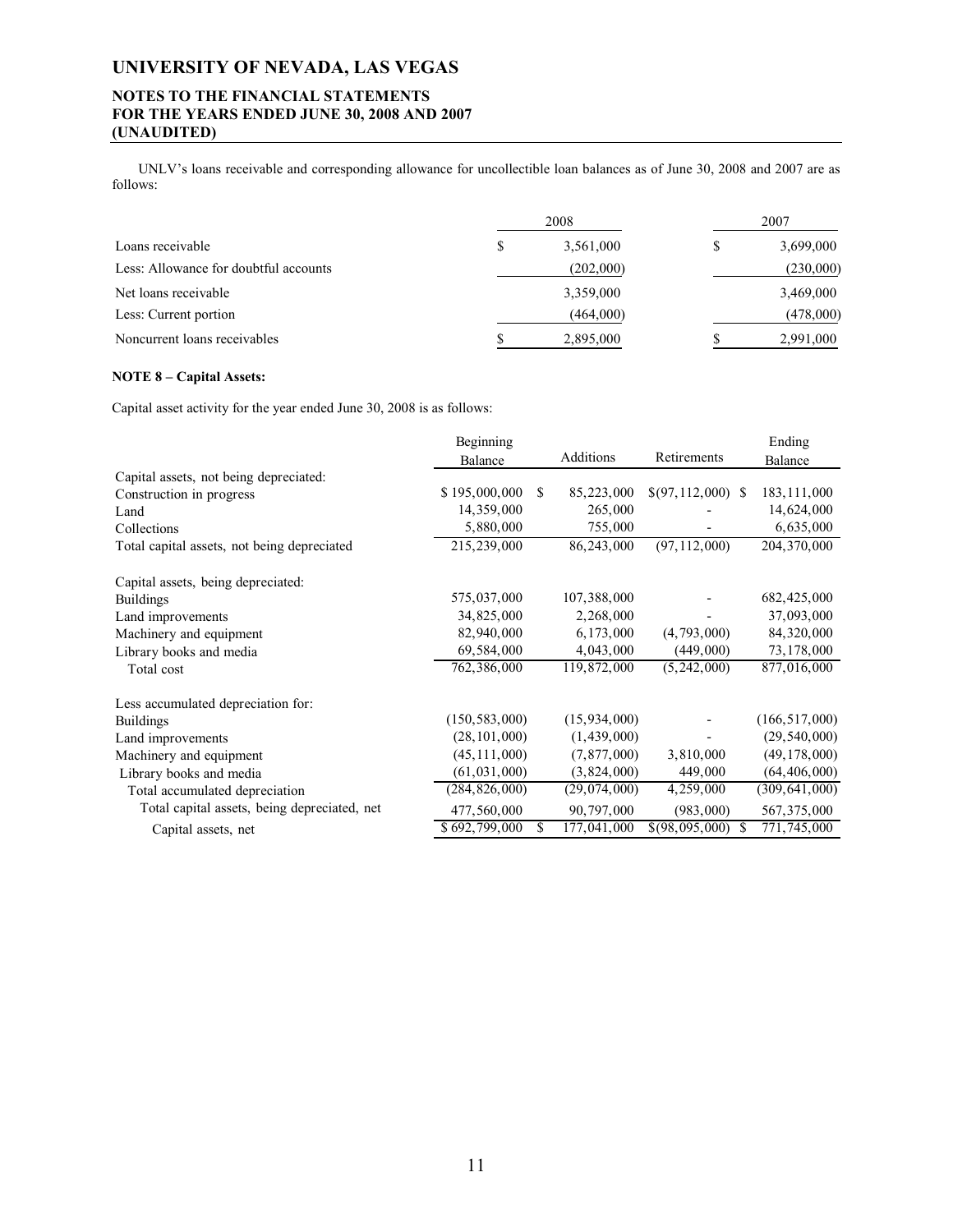### **NOTES TO THE FINANCIAL STATEMENTS FOR THE YEARS ENDED JUNE 30, 2008 AND 2007 (UNAUDITED)**

Capital asset activity for the year ended June 30, 2007 consists of the following:

|                                              |   | Beginning<br>Balance |    | Additions      | Retirements          | Ending<br>Balance |
|----------------------------------------------|---|----------------------|----|----------------|----------------------|-------------------|
| Capital assets, not being depreciated:       |   |                      |    |                |                      |                   |
| Construction in progress                     | S | 90,953,000           | S. | 143, 302, 000  | \$ (39, 255, 000) \$ | 195,000,000       |
| Land                                         |   | 14,359,000           |    |                |                      | 14,359,000        |
| Collections                                  |   | 5,922,000            |    |                | (42,000)             | 5,880,000         |
| Total capital assets, not being depreciated  |   | 111,234,000          |    | 143,302,000    | (39, 297, 000)       | 215,239,000       |
| Capital assets, being depreciated:           |   |                      |    |                |                      |                   |
| <b>Buildings</b>                             |   | 526, 235, 000        |    | 53,856,000     | (5,054,000)          | 575,037,000       |
| Land improvements                            |   | 33,618,000           |    | 1,207,000      |                      | 34,825,000        |
| Machinery and equipment                      |   | 77,615,000           |    | 8,158,000      | (2, 833, 000)        | 82,940,000        |
| Library books and media                      |   | 65, 182, 000         |    | 4,463,000      | (61,000)             | 69,584,000        |
| Total cost                                   |   | 702,650,000          |    | 67,684,000     | (7,948,000)          | 762,386,000       |
| Less accumulated depreciation for:           |   |                      |    |                |                      |                   |
| <b>Buildings</b>                             |   | (141, 379, 000)      |    | (13, 974, 000) | 4,770,000            | (150, 583, 000)   |
| Land improvements                            |   | (26, 655, 000)       |    | (1,446,000)    |                      | (28, 101, 000)    |
| Machinery and equipment                      |   | (39, 922, 000)       |    | (7, 545, 000)  | 2,356,000            | (45, 111, 000)    |
| Library books and media                      |   | (57, 270, 000)       |    | (3,822,000)    | 61,000               | (61, 031, 000)    |
| Total accumulated depreciation               |   | (265, 226, 000)      |    | (26, 787, 000) | 7,187,000            | (284, 826, 000)   |
| Total capital assets, being depreciated, net |   | 437, 424, 000        |    | 40,897,000     | (761,000)            | 477,560,000       |
| Capital assets, net                          |   | 548,658,000          |    | 184, 199, 000  | (40, 058, 000)       | 692,799,000       |

 The estimated cost to complete property authorized or under construction at June 30, 2008 was \$124,035,000. These costs will be financed by State appropriations, private donations, available resources and/or long-term borrowings. Capitalized interest in the amounts of \$1,906,000 and \$2,341,000 was recorded for the fiscal years ended June 30, 2008 and 2007, respectively.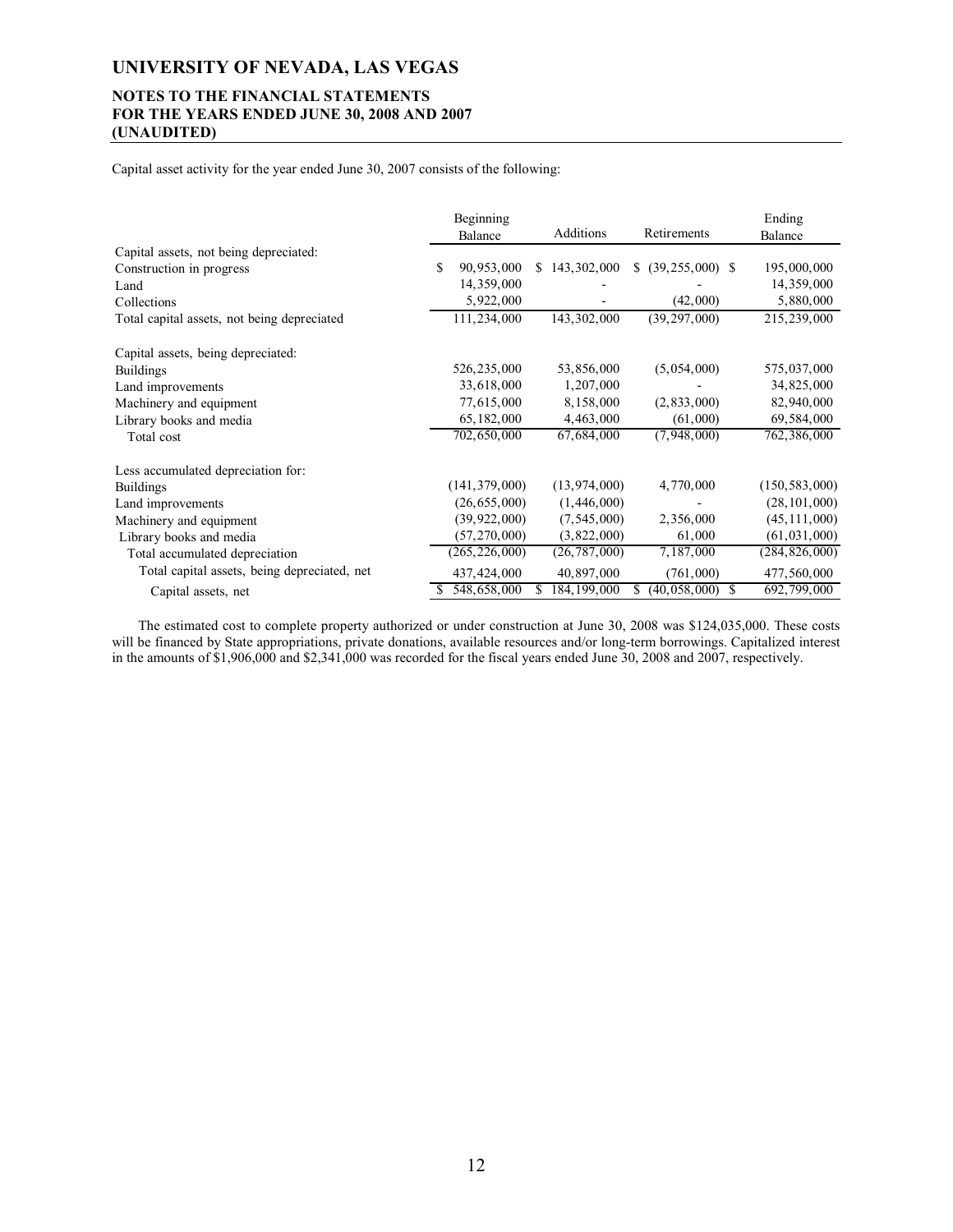### **NOTES TO THE FINANCIAL STATEMENTS FOR THE YEARS ENDED JUNE 30, 2008 AND 2007 (UNAUDITED)**

### **NOTE 9 - Long-Term Debt:**

Long-term debt at June 30, 2008 consists of the following:

|                                        | Annual Interest | Fiscal Year |                     |                          |               |                              |             |
|----------------------------------------|-----------------|-------------|---------------------|--------------------------|---------------|------------------------------|-------------|
|                                        | Due             | Final       | Beginning           |                          |               | Ending                       |             |
|                                        | Rate            | Payment     | Balance             | Additions                | Reductions    | Balance                      | Current     |
| Universities Subordinate Lien          |                 |             |                     |                          |               |                              |             |
| Revenue Bonds, Series 1992             | 5.25% to 6.70%  | 2008        | 315,000             |                          | (315,000)     |                              |             |
| Universities Revenue                   |                 |             |                     |                          |               |                              |             |
| Bonds, Series 1998                     | 4.00% to 5.25%  | 2014        | 4,100,000           |                          | (505,000)     | 3,595,000                    | 530,000     |
| Universities Revenue                   |                 |             |                     |                          |               |                              |             |
| Bonds, Series 2000                     | 5.00% to 5.75%  | 2011        | 1,315,000           | $\blacksquare$           | (305,000)     | 1,010,000                    | 320,000     |
| Cox and Parking Garage                 |                 |             |                     |                          |               |                              |             |
| Bonds, Series 2000C                    | 5.00% to 5.38%  | 2011        | 4,900,000           | $\overline{\phantom{a}}$ | (1, 140, 000) | 3,760,000                    | 1,195,000   |
| Shadow Lane - Dental School            |                 |             |                     |                          |               |                              |             |
| Bond, Series 2001                      | 4.25% to 5.25%  | 2012        | 2,065,000           |                          | (380,000)     | 1,685,000                    | 395,000     |
| Universities Refunding Revenue         |                 |             |                     |                          |               |                              |             |
| Bond, Series 2003A                     | 2.00% to 5.00%  | 2017        | 12,364,000          |                          | (2,045,000)   | 10,319,000                   | 1,073,000   |
| Universities Revenue                   |                 |             |                     |                          |               |                              |             |
| Bond, Series 2003B                     | 2.00% to 5.00%  | 2034        | 21,775,000          |                          | (360,000)     | 21,415,000                   | 470,000     |
| Universities Revenue                   |                 |             |                     |                          |               |                              |             |
| Bond, Series 2004A                     | 2.00% to 4.50%  | 2034        | 29,860,000          |                          | (1,330,000)   | 28,530,000                   | 1,355,000   |
| Universities Revenue                   |                 |             |                     |                          |               |                              |             |
| Bond, Series 2005B                     | 3.25% to 5.00%  | 2036        | 91,045,000          |                          | (695,000)     | 90,350,000                   | 1,155,000   |
| Universities Revenue                   |                 |             |                     |                          |               |                              |             |
| Bond, Series 2005B Refunding           | 3.25% to 5.00%  | 2030        | 12,070,000          |                          | (15,000)      | 12,055,000                   | 15,000      |
| Certificates of Participation          |                 |             |                     |                          |               |                              |             |
| Bond, Series 2006A                     | 4.81% to 5.15%  | 2026        | 11,015,000          |                          |               | 11,015,000                   |             |
| Certificates of Participation          |                 |             |                     |                          |               |                              |             |
| Bond, Series 2006B                     | 4.81% to 4.98%  | 2011        | 1,925,000           |                          | (450,000)     | 1,475,000                    | 470,000     |
| Premium                                |                 |             | 6,568,000           |                          | (250,000)     | 6,318,000                    | 250,000     |
| Prepaid Interest on Advanced Refunding |                 |             | (2,066,000)         | $\overline{\phantom{a}}$ | 253,000       | (1, 813, 000)                | (253,000)   |
| <b>Total Bonds Payable</b>             |                 |             | 197,251,000         | $\overline{\phantom{a}}$ | (7, 537, 000) | 189,714,000                  | 6,975,000   |
| Notes Payable                          |                 |             | 53,773,000          | 2,600,000                | (1,993,000)   | 54,380,000                   | 2,473,000   |
| Total                                  |                 |             | \$251,024,000<br>\$ | 2,600,000                | \$            | $(9,530,000)$ \$ 244,094,000 | \$9,448,000 |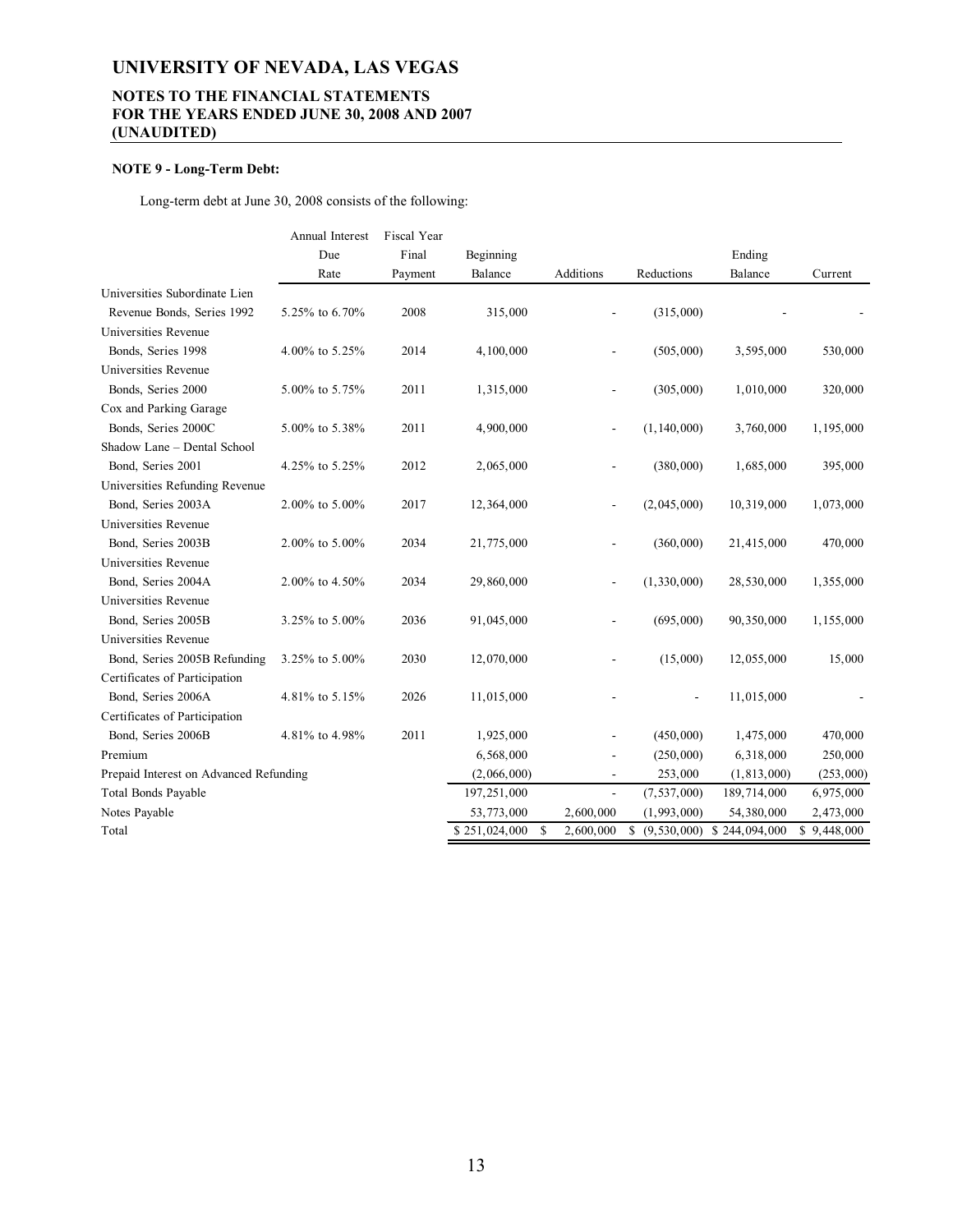### **NOTES TO THE FINANCIAL STATEMENTS FOR THE YEARS ENDED JUNE 30, 2008 AND 2007 (UNAUDITED)**

#### Long-term debt at June 30, 2007 consists of the following:

|                                        | Annual Interest | Fiscal Year |                          |                          |                     |             |                 |
|----------------------------------------|-----------------|-------------|--------------------------|--------------------------|---------------------|-------------|-----------------|
|                                        | Due             | Final       | Beginning                |                          |                     | Ending      |                 |
|                                        | Rate            | Payment     | Balance                  | <b>Additions</b>         | Reductions          | Balance     | Current         |
| Universities Subordinate Lien          |                 |             |                          |                          |                     |             |                 |
| Revenue Bonds, Series 1992             | 5.25% to 6.70%  | 2008        | 610,000                  |                          | (295,000)           | 315,000     | 315,000         |
| Universities Refunding Revenue         |                 |             |                          |                          |                     |             |                 |
| Bonds, Series 1997                     | 4.50% to 6.00%  | 2007        | 567,000                  |                          | (567,000)           |             |                 |
| Universities Revenue                   |                 |             |                          |                          |                     |             |                 |
| Bonds, Series 1998                     | 4.00% to 5.25%  | 2014        | 4,580,000                | $\overline{a}$           | (480,000)           | 4,100,000   | 505,000         |
| Universities Revenue                   |                 |             |                          |                          |                     |             |                 |
| Bonds, Series 2000                     | 5.00% to 5.75%  | 2011        | 1,605,000                |                          | (290,000)           | 1,315,000   | 305,000         |
| Cox and Parking Garage                 |                 |             |                          |                          |                     |             |                 |
| Bonds, Series 2000C                    | 5.00% to 5.38%  | 2011        | 23,475,000               | $\overline{\phantom{a}}$ | (18, 575, 000)      | 4,900,000   | 1,140,000       |
| Shadow Lane - Dental School            |                 |             |                          |                          |                     |             |                 |
| Bond, Series 2001                      | 4.25% to 5.25%  | 2012        | 18,160,000               |                          | (16,095,000)        | 2,065,000   | 380,000         |
| Universities Refunding Revenue         |                 |             |                          |                          |                     |             |                 |
| Bond, Series 2003A                     | 2.00% to 5.00%  | 2017        | 13,425,000               |                          | (1,061,000)         | 12,364,000  | 2,045,000       |
| Universities Revenue                   |                 |             |                          |                          |                     |             |                 |
| Bond, Series 2003B                     | 2.00% to 5.00%  | 2034        | 22,140,000               | $\overline{a}$           | (365,000)           | 21,775,000  | 360,000         |
| Universities Revenue                   |                 |             |                          |                          |                     |             |                 |
| Bond, Series 2004A                     | 2.00% to 4.50%  | 2034        | 31,170,000               |                          | (1,310,000)         | 29,860,000  | 1,330,000       |
| Universities Revenue                   |                 |             |                          |                          |                     |             |                 |
| Bond, Series 2005B                     | 3.25% to 5.00%  | 2036        | 91,045,000               |                          |                     | 91,045,000  | 695,000         |
| Universities Revenue                   |                 |             |                          |                          |                     |             |                 |
| Bond, Series 2005B Refunding           | 3.25% to 5.00%  | 2030        | 12,070,000               |                          |                     | 12,070,000  | 15,000          |
| Certificates of Participation          |                 |             |                          |                          |                     |             |                 |
| Bond, Series 2006A                     | 4.81% to 5.15%  | 2026        | 11,015,000               |                          |                     | 11,015,000  |                 |
| Certificates of Participation          |                 |             |                          |                          |                     |             |                 |
| Bond, Series 2006B                     | 4.81% to 4.98%  | 2011        | 1,925,000                |                          |                     | 1,925,000   | 450,000         |
| Premium                                |                 |             | 6,818,000                |                          | (250,000)           | 6,568,000   | 250,000         |
| Prepaid Interest on Advanced Refunding |                 |             | (603,000)                | (1,716,000)              | 253,000             | (2,066,000) | (253,000)       |
| Total Bonds Payable                    |                 |             | 238,002,000              | (1,716,000)              | (39, 035, 000)      | 197,251,000 | 7,537,000       |
| Notes Payable                          |                 |             | 16, 193, 000             | 39,457,000               | (1, 877, 000)       | 53,773,000  | 1,993,000       |
| Total                                  |                 |             | S<br>254, 195, 000<br>\$ | 37,741,000<br>- \$       | $(40, 912, 000)$ \$ | 251,024,000 | 9,530,000<br>\$ |

 The revenue bonds are collateralized by tuition and fees, auxiliary enterprises revenues and certain other revenues as defined in the bond indentures.

 There are a number of limitations and restrictions contained in the various bond indentures. The System is in compliance with the terms, covenants, provisions and conditions of the various bond indentures as they relate to the payment of bond interest and principal when due and maintenance of insurance coverage.

 The most restrictive covenants of the various bond indentures require the various divisions and campuses of the System to maintain minimum levels of revenues, as defined in the indentures.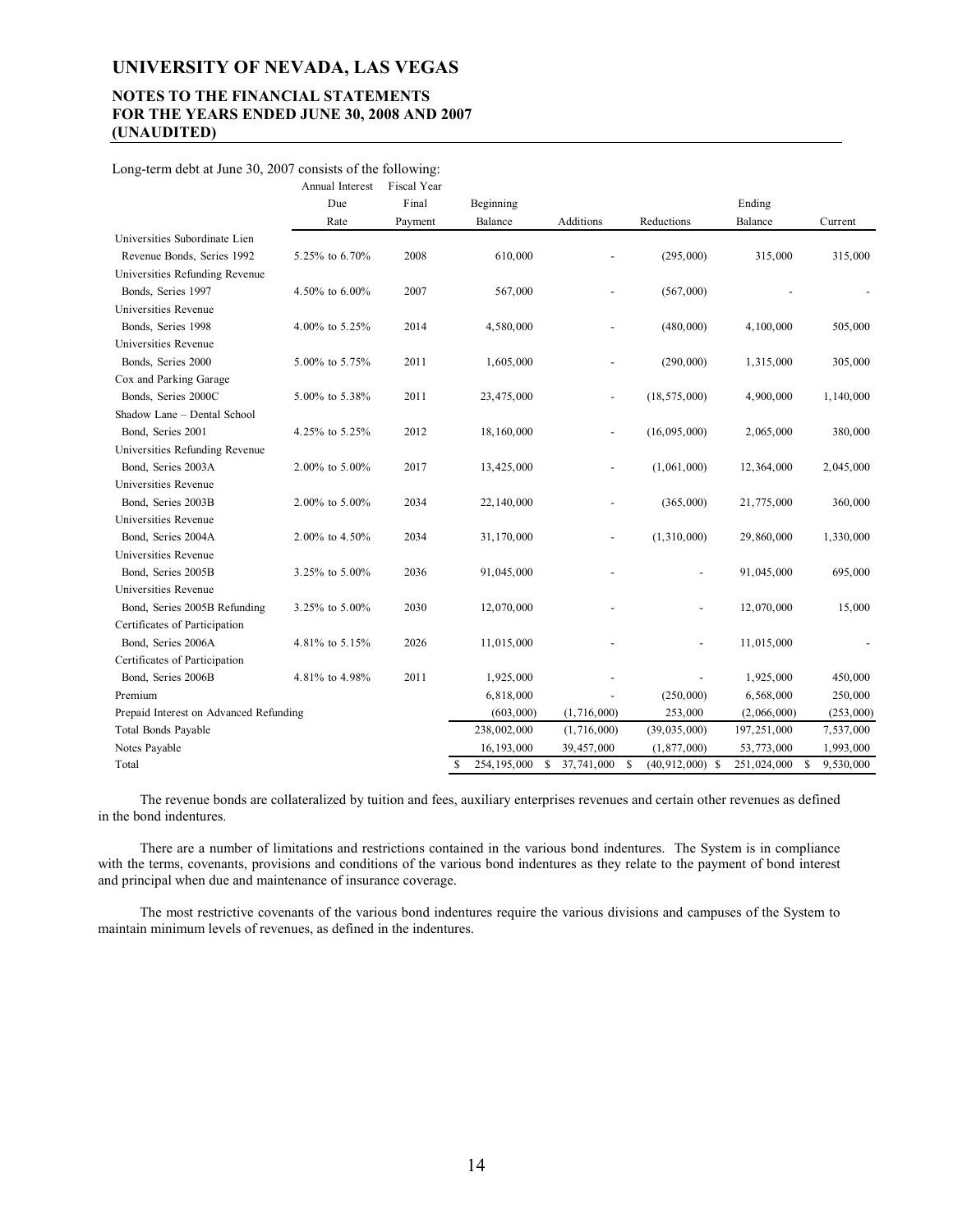### **NOTES TO THE FINANCIAL STATEMENTS FOR THE YEARS ENDED JUNE 30, 2008 AND 2007 (UNAUDITED)**

Scheduled maturities of long-term debt for the years ending June 30 are as follows:

|               | Principal         | Interest |             |  |  |  |
|---------------|-------------------|----------|-------------|--|--|--|
| 2009          | \$<br>9,448,000   | \$       | 10,258,000  |  |  |  |
| 2010          | 9,968,000         |          | 9,897,000   |  |  |  |
| 2011          | 11,406,000        |          | 9,469,000   |  |  |  |
| 2012          | 10,302,000        |          | 9,063,000   |  |  |  |
| 2013          | 10,423,000        |          | 8,647,000   |  |  |  |
| $2014 - 2018$ | 54,027,000        |          | 36,629,000  |  |  |  |
| $2019 - 2023$ | 44,290,000        |          | 25,967,000  |  |  |  |
| $2024 - 2028$ | 40,259,000        |          | 16,273,000  |  |  |  |
| $2029 - 2033$ | 35,648,000        |          | 7,727,000   |  |  |  |
| 2034 - 2038   | 18,323,000        |          | 793,000     |  |  |  |
|               | \$<br>244,094,000 | S        | 134,723,000 |  |  |  |

#### **NOTE 10 – Obligations Under Capital Leases**:

Obligations under capital leases were as follows for the year ending June 30, 2008:

|                           | Beginning |  |                |  | Ending                     |  |         |     |           |  |  |
|---------------------------|-----------|--|----------------|--|----------------------------|--|---------|-----|-----------|--|--|
|                           | Balance   |  | Additions      |  | Reductions                 |  | Balance |     | Current   |  |  |
| Capital lease obligations | 5.368.000 |  | $1,027,000$ \$ |  | $(1,271,000)$ \$ 5,124,000 |  |         | - S | 1,305,000 |  |  |

 The following buildings and equipment included in the accompanying financial statements were leased under capital leases as of June 30, 2008 and 2007:

|                                | 2008        | 2007        |
|--------------------------------|-------------|-------------|
| Buildings and improvements     | 4,600,000   | 4,600,000   |
| Machinery and equipment        | 7,403,000   | 6,404,000   |
| Total                          | 12,003,000  | 11,004,000  |
| Less: Accumulated depreciation | (4,895,000) | (4,065,000) |
| Total                          | 7,108,000   | 6,939,000   |

 Total interest expense under capital lease agreements and included in the accompanying financial statements was \$321,000 and \$251,000 for the years ended June 30, 2008 and 2007, respectively.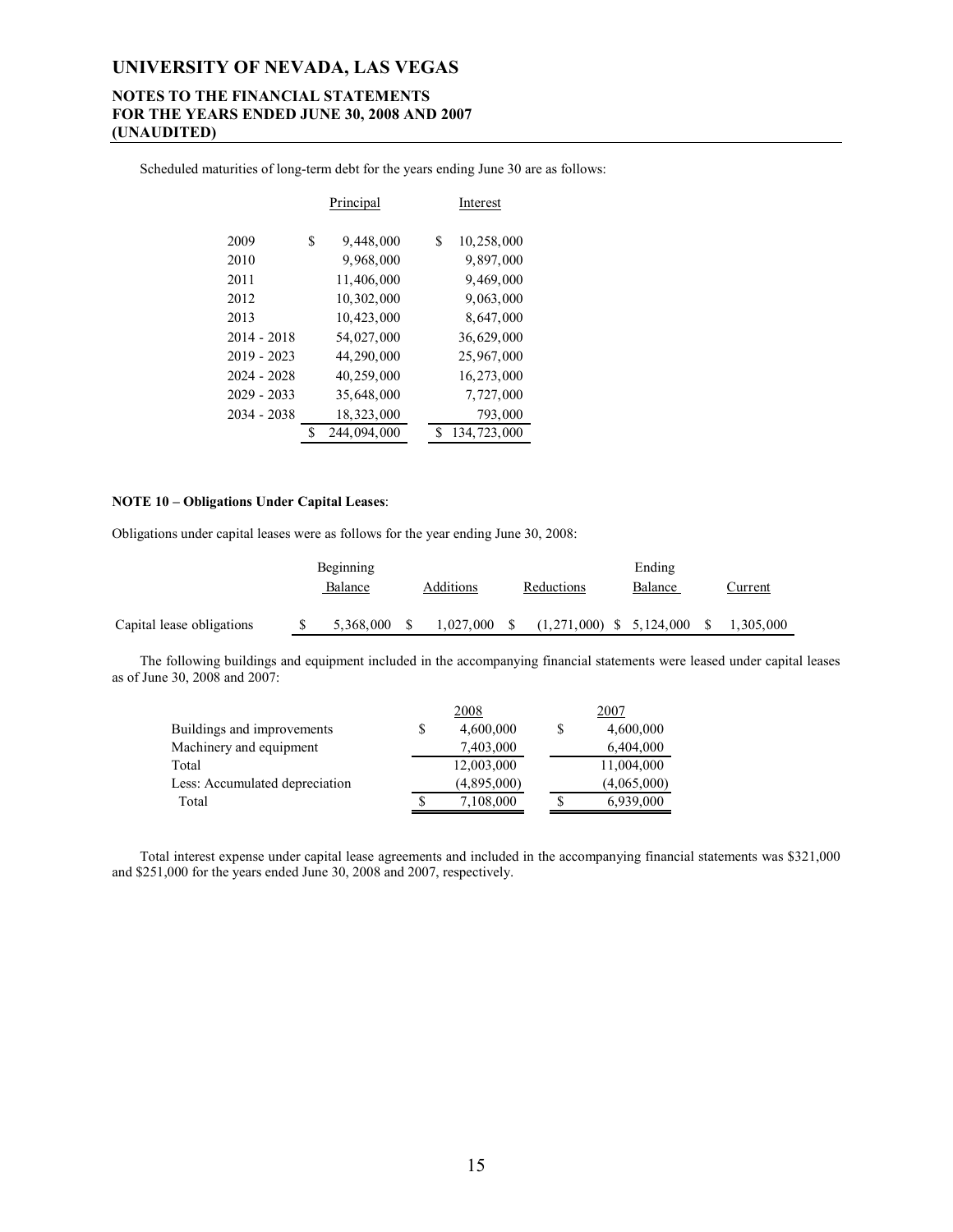### **NOTES TO THE FINANCIAL STATEMENTS FOR THE YEARS ENDED JUNE 30, 2008 AND 2007 (UNAUDITED)**

#### **NOTE 11 – Other Current and Noncurrent Liabilities Activity:**

UNLV's activity with respect to other liabilities for the year ended June 30, 2008 was as follows:

|                           | Beginning<br>Balance | <b>Additions</b> | Reductions     |    | Ending<br>Balance | Current<br>Portion |
|---------------------------|----------------------|------------------|----------------|----|-------------------|--------------------|
| Refundable advances under |                      |                  |                |    |                   |                    |
| federal loan program      | 2,661,000            | 383,000 \$       | (574,000)      |    | $2,470,000$ \$    |                    |
| Compensated absences      | 12,747,000           | 9,586,000        | (8,480,000)    |    | 13,853,000        | 9,600,000          |
| Deferred revenue          | 17,220,000           | 17,261,000       | (16, 813, 000) |    | 17,668,000        | 17,432,000         |
| Total                     | \$32,628,000         | 27,230,000 \$    | (25, 867, 000) | S. | 33,991,000        | 27,032,000         |

UNLV's activity with respect to other liabilities for the year ended June 30, 2007 was as follows:

|                                                   | Beginning<br>Balance | <b>Additions</b> | Reductions   | Ending<br>Balance | Current<br>Portion |
|---------------------------------------------------|----------------------|------------------|--------------|-------------------|--------------------|
| Refundable advances under<br>federal loan program | 2,669,000            | 623,000 \$       | (631,000)    | $2,661,000$ \$    |                    |
| Compensated absences                              | 11,577,000           | 8.348.000        | (7,178,000)  | 12,747,000        | 8,746,000          |
| Deferred revenue                                  | 14,243,000           | 16,800,000       | (13,823,000) | 17,220,000        | 16,813,000         |
| Total                                             | 28,489,000           | 25,771,000 \$    | (21,632,000) | 32,628,000        | 25,559,000         |

#### **NOTE 12 – Extinguishment of Debt:**

 At June 30, 2008 and 2007, debt in the amount of \$45,240,000 and \$45,240,000, respectively, was considered extinguished through refunding of prior issues by a portion of the current issues. Sufficient proceeds were invested in state and local government securities and placed in escrow to assure the timely payment of the maturities of prior issues. Neither the debt nor the escrowed assets are reflected in the financial statements.

#### **NOTE 13 – Irrevocable Letter of Credit:**

 In connection with its workers compensation liability coverage, the System is required to maintain a \$679,000 standby letter of credit. An additional letter of credit was established in April 2004 in connection with the System's self-insured workers' compensation liability coverage in the amount of \$2,290,000; however, effective April 10, 2008, this has been reduced to \$1,373,000. A letter of credit was established in July 2003 in connection with the DRI Lease Revenue Bond in the amount of \$2,100,000. No advances were made under the letters of credit during the years ended June 30, 2008 and 2007.

#### **NOTE 14 - Pension Plans:**

 Substantially all permanent employees of the System are covered by retirement plans. Classified employees are covered by the State of Nevada Public Employees Retirement System ("PERS"), a cost-sharing multiple-employer public employee retirement system. Professional employees are covered under PERS or up to four Alternative Retirement Plans.

 All permanent System classified employees are mandated by State law to participate in PERS. Employees who retire with 5 or more years of service at age 65, 10 or more years of service at age 60 or with 30 years or more of service at any age are entitled to a retirement benefit, payable monthly for life, equal to 2.67 percent of the employee's average compensation for each year of service up to 30 years, with a maximum of 75 percent. An employees' average compensation is the average of the employee's highest compensation for 36 consecutive months. A diminished benefit is provided to all eligible employees upon early retirement, if such employees have achieved the years of service required for regular retirement. PERS also provides death and disability benefits. Benefits are established by State statute.

 The authority for establishing and amending the obligation to make contributions is provided by statute. Contribution rates are also established by statute. Active employees contribute to PERS at a rate of either 10.5% or 0% of annual covered wages depending on the contribution option selected. The System is required to contribute to PERS at a rate of either 10.5% or 20.25%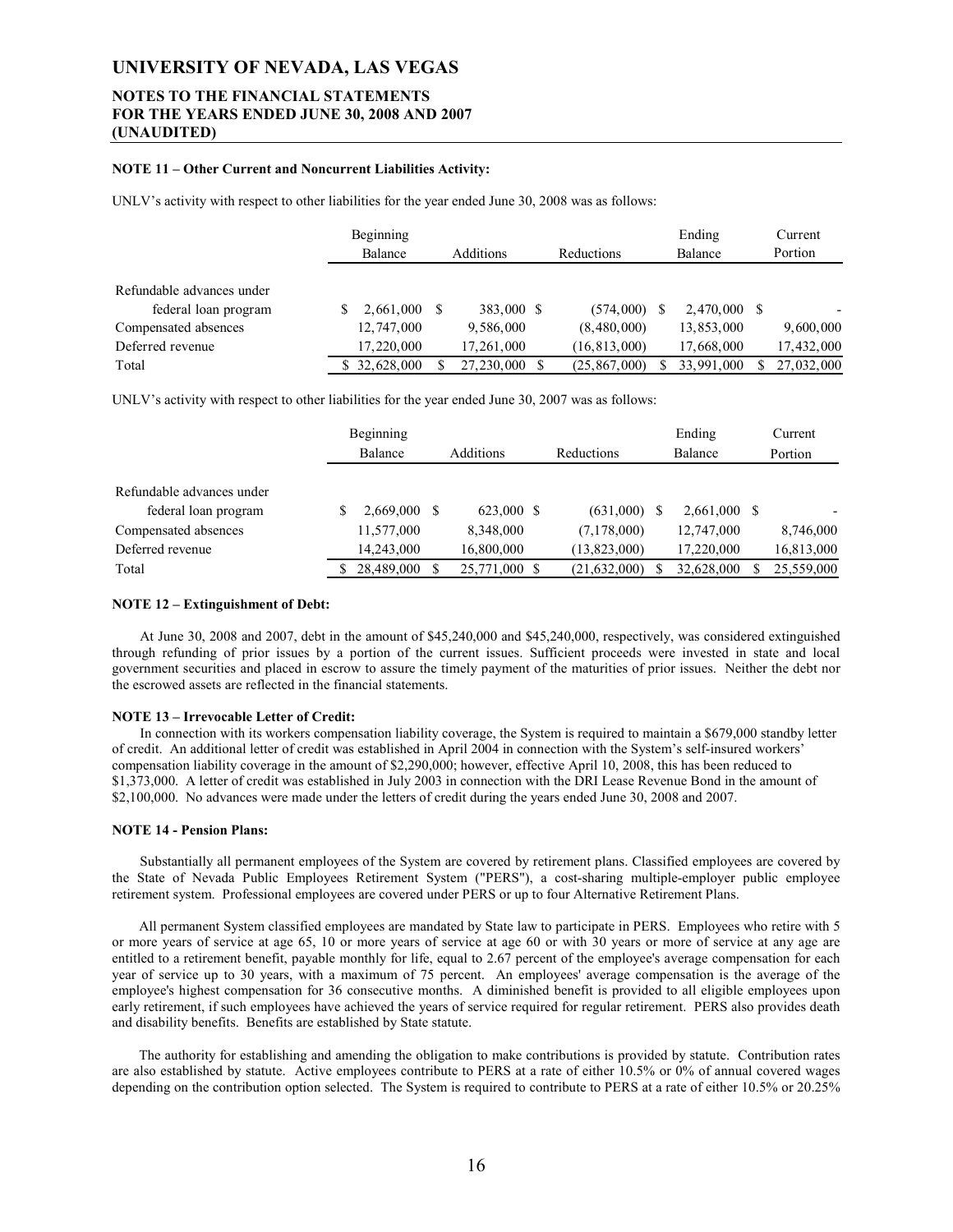### **NOTES TO THE FINANCIAL STATEMENTS FOR THE YEARS ENDED JUNE 30, 2008 AND 2007 (UNAUDITED)**

of annual covered wages, depending on the option selected by the employee. The System is not liable for any unfunded liabilities of PERS.

 PERS issues a comprehensive annual financial report that includes financial statements and required supplementary information. The report may be obtained by writing to PERS at 693 W. Nye Lane, Carson City, NV 89703-1599.

 In addition to PERS, certain exempt employees have the option of participating in various retirement plans provided through the Teachers Insurance and Annuity Association and the College Retirement Equities Fund, the American Century Family of Funds, VALIC, and Fidelity Investments. Under these defined contribution plans, the System and participants make annual contributions to purchase individual, fixed or variable annuities equivalent to retirement benefits earned or to participate in a variety of mutual funds.

 UNLV's contribution to all retirement plans for the years ended June 30, 2008, 2007 and 2006, was approximately \$25,069,000, \$23,107,000 and \$20,161,000, respectively, equal to the required contribution for those years.

#### **NOTE 15 – Postemployment Benefits Other than Pensions:**

 In June 2004, the GASB issued Statement No. 45, *Accounting and Financial Reporting by Employers for Postemployment Benefits Other than Pensions*, which requires accrual-based measurement, recognition and disclosure of other postemployment benefits (OPEB) expense, such as retiree medical and dental costs, over the employees' years of service, along with the related liability, net of any plan assets. The provisions of GASB Statement no. 45 for governments that were phase 1 governments, such as the System, for the purpose of implementation of Statement 34—those with annual revenues of \$100 million or more—are effective for fiscal years beginning after December 15, 2006.

 Public employees who meet the eligibility requirements for retirement and at the time of retirement are participants in the program, have the option upon retirement to continue group insurance including medical, dental, vision, accidental death and dismemberment, travel accident, long-term disability, mental health, substance abuse and life insurance benefits. Nevada Administrative Code 287.530 established this benefit upon the retiree. Monthly contributions are deducted from pension checks. The cost varies depending on which health plan the retiree chooses, as well as the amount of the State subsidy they receive.

 The Public Employees' Benefits Program administers these benefits as a multiple employer cost sharing plan. The State Retirees' Health and Welfare Benefits Trust Fund has been created to provide benefits to retirees and their beneficiaries. The State has contributed \$19.7 million to the irrevocable trust as a multiple employer cost sharing plan. The unfunded liability for the trust is estimated at \$4.0 billion, which is recorded as a liability of the trust and not of the State or the System.

 Complete financial statements for the State Retirees' Health and Welfare Benefits Fund can be obtained from the Accounting Department at the Public Employees Benefit Program, 901 S. Stewart St., Carson City, NV 89701.

#### **NOTE 16 – Contingent Liabilities**

 UNLV is a defendant or co-defendant in legal actions. Based on present knowledge and advice of legal counsel, UNLV management believes any ultimate liability in these matters, in excess of insurance coverage, will not materially affect the net assets, changes in net assets or cash flows of UNLV.

#### **NOTE 17 – Risk Management**

 The System is an entity created by the Constitution of the State of Nevada. The System transfers its tort liabilities (other than Medical Malpractice) to the Tort Claims Fund of the State of Nevada (State). The State retains the first \$2,000,000 of loss and purchases excess liability in the amount of \$10,000,000 excess of a \$2,000,000 self insured retention (SIR).

- The System purchases the following commercial insurance:
	- Coverage for direct physical loss or damage to the System's property with limits of \$500,000,000 per occurrence and a \$500,000 SIR.
	- Workers compensation (foreign and domestic) with statutory limits excess of a \$750,000 SIR.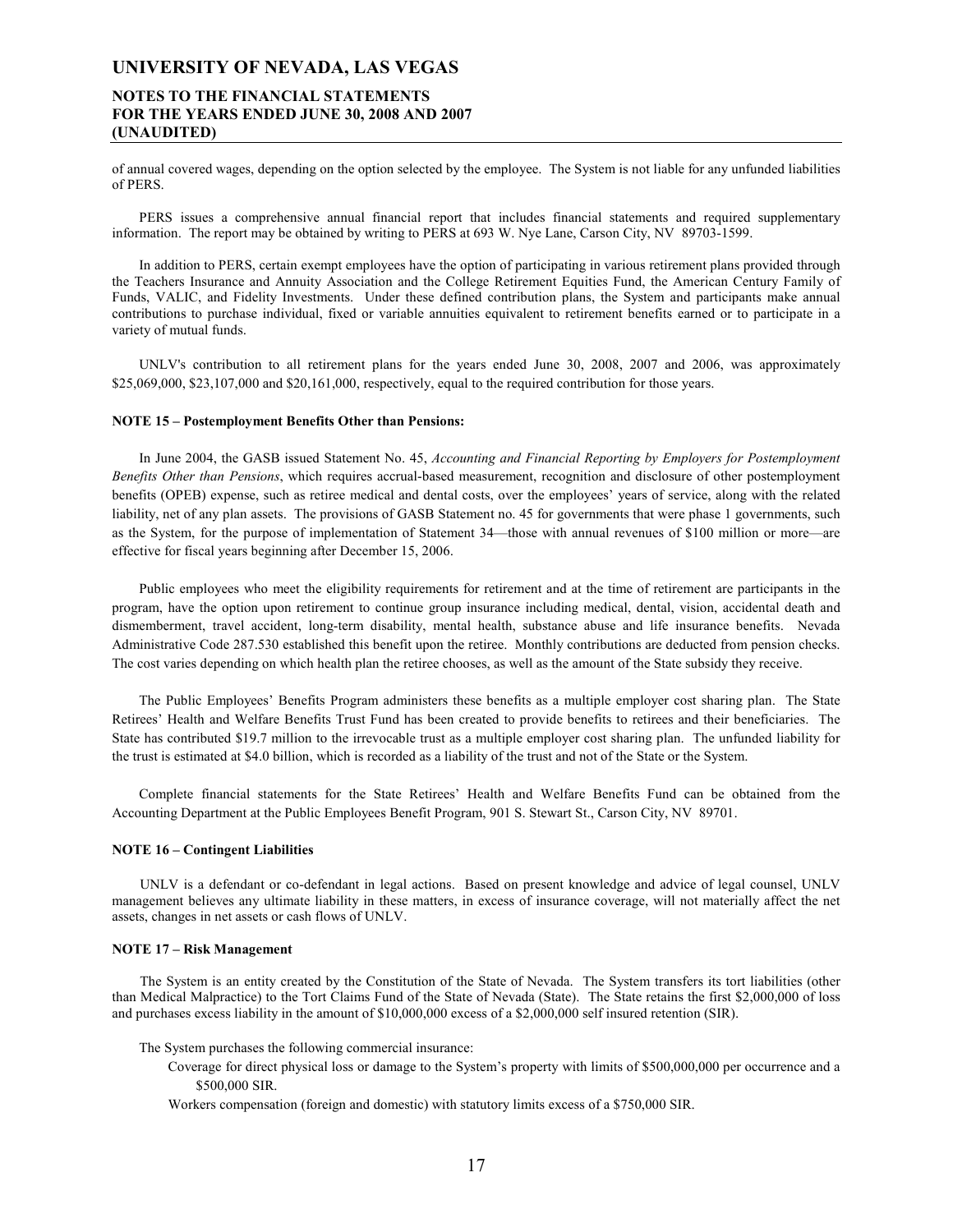### **NOTES TO THE FINANCIAL STATEMENTS FOR THE YEARS ENDED JUNE 30, 2008 AND 2007 (UNAUDITED)**

 Employee dishonesty with limits of \$1,250,000 and a deductible of \$50,000. Medical malpractice with limits of \$1,000,000 per occurrence and \$3,000,000 aggregate. Allied health malpractice with limits of \$1,000,000 per occurrence and \$3,000,000 aggregate.

 The System purchases other commercial insurance for incidental exposures where prudent. The mount of claim settlements did not exceed the insurance coverage for any of the past three years.

 The System is charged an assessment to cover its portion of the State's cost of the Tort Claims Fund and Excess liability insurance.

#### **NOTE 18 – Functional Classifications:**

 The following is the functional classifications of operating expenses reported on the Statement of Revenues, Expenses and Changes in Net Assets for the years ended June 30, 2008 and 2007:

|                                     | 2008 |             |   | 2007        |  |  |  |
|-------------------------------------|------|-------------|---|-------------|--|--|--|
| (In thousands of dollars)           |      |             |   |             |  |  |  |
| <b>Operating Expenses:</b>          |      |             |   |             |  |  |  |
| Instruction                         | \$   | 174,168,000 | S | 161,993,000 |  |  |  |
| Research                            |      | 42,479,000  |   | 48,782,000  |  |  |  |
| Public service                      |      | 9,921,000   |   | 9,195,000   |  |  |  |
| Academic support                    |      | 58,941,000  |   | 52,816,000  |  |  |  |
| Institutional support               |      | 25,081,000  |   | 24,543,000  |  |  |  |
| Student services                    |      | 57,406,000  |   | 52,725,000  |  |  |  |
| Auxiliary enterprises               |      | 39,852,000  |   | 39,574,000  |  |  |  |
| Operations and maintenance of plant |      | 44,439,000  |   | 39,922,000  |  |  |  |
| Depreciation                        |      | 29,074,000  |   | 26,787,000  |  |  |  |
| Scholarships and fellowships        |      | 14,494,000  |   | 15,391,000  |  |  |  |
| <b>Total operating</b>              |      | 495,855,000 |   | 471,728,000 |  |  |  |
| Nonoperating:                       |      |             |   |             |  |  |  |
| Interest and other                  |      | 10,215,000  |   | 24,540,000  |  |  |  |
| <b>Total expenses</b>               | \$   | 506,070,000 | S | 496,268,000 |  |  |  |

#### **NOTE 19 – Related Organization:**

 As described in Note 1, the Related Organization columns in the financial statements include the financial data of UNLV's discretely presented campus foundation.

#### UNLV Foundation:

 The UNLV Foundation discloses its deposits with financial institutions, investments, and reverse repurchase agreements in accordance with GASB Statement No. 40, Deposit and Investment Risk Disclosures-an amendment of GASB Statement No. 3.

#### *Custodial Credit Risk*

 The custodial credit risk for deposits is the risk that, in the event of a failure of a depository financial institution, the UNLV Foundation will not be able to recover deposits or collateral securities that are in the possession of an outside party. The UNLV Foundation does not have a deposit policy for custodial credit risk. Of the cash balances held by custodians at June 30, 2008 and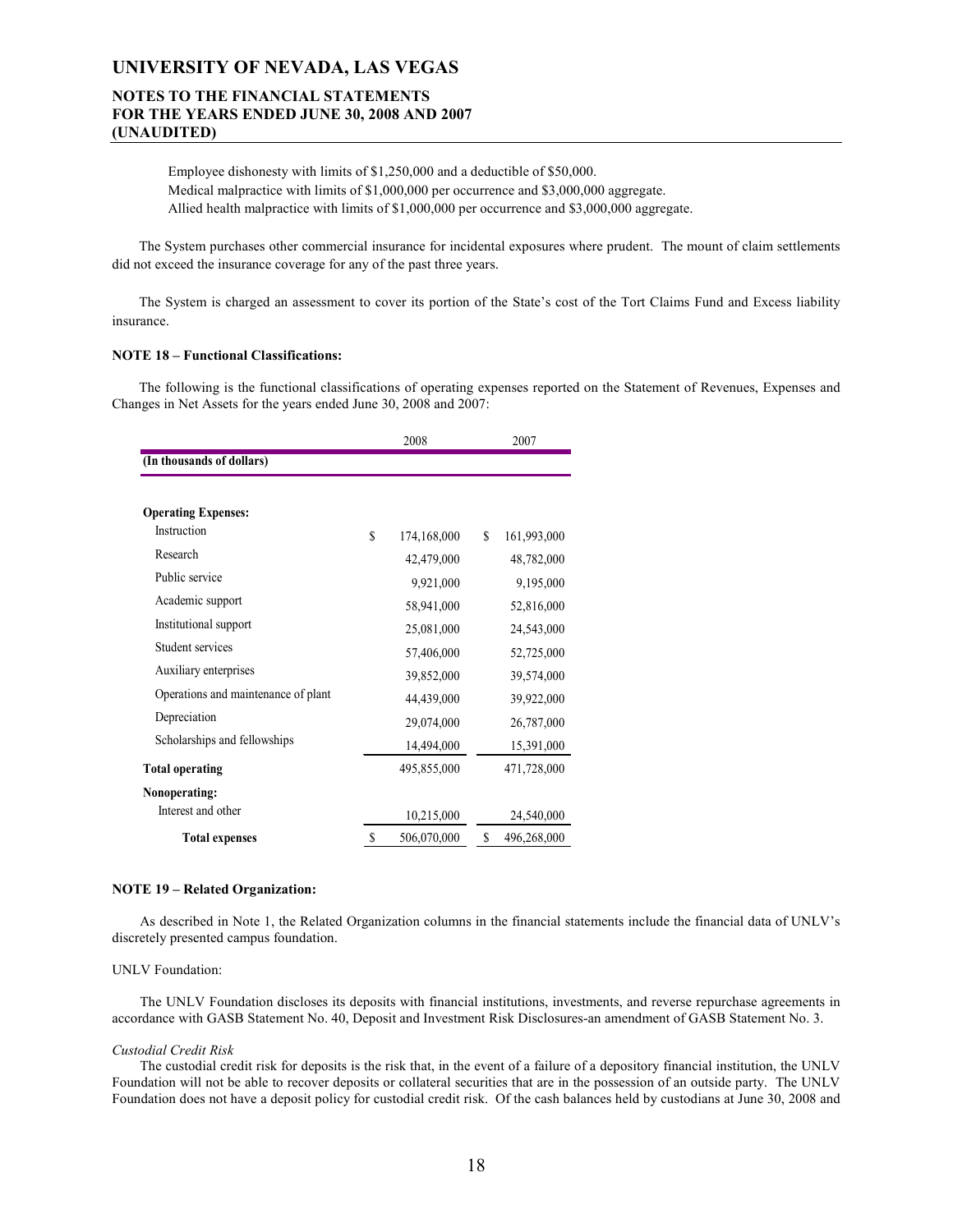### **NOTES TO THE FINANCIAL STATEMENTS FOR THE YEARS ENDED JUNE 30, 2008 AND 2007 (UNAUDITED)**

2007, \$200,000 and \$204,000, respectively was covered by the FDIC and \$1,447,000 and \$2,991,000, respectively, was uninsured. Of the cash equivalent balance, \$200,000 was covered by Securities Investor Protection Corporation ("SIPC") and \$5,271,000 and \$2,053,000, respectively, was covered by the Customer Asset Protection Company ("CAPCO"), excess protection provided by two brokerages. In addition, \$616,000 and \$736,000, respectively, was held in a bank and was uninsured, however, the cash and cash equivalents are invested in a money market account that is backed by the full faith and credit of the U.S. Government.

 Investments in the custody of two brokerages are covered by CAPCO. Investments in the custody of the bank are in the nominee name of the bank and held by the Depository Trust Company.

Investments include the following at June 30, 2008 and 2007:

|                                                      | 2008          | 2007           |
|------------------------------------------------------|---------------|----------------|
| Mutual funds                                         | \$2,355,000   | 2,309,000<br>S |
| Equities                                             | 49,328,000    | 45,968,000     |
| U.S. government obligations                          | 13,123,000    | 11,761,000     |
| Corporate obligations                                | 21,482,000    | 12,420,000     |
| Mortgage-backed securities                           | 15,896,000    | 19,934,000     |
| Alternative investments                              | 705,000       | 19,934,000     |
| Total marketable securities at cost                  | 102,889,000   | 92,392,000     |
| Net unrealized gain (loss) on noncurrent investments | 2,039,000     | 11,368,000     |
| Total fair value of noncurrent investments           | \$104,928,000 | \$103,760,000  |

 Included in U.S. Government obligations are cash and cash equivalents of \$10.1 million and \$5.4 million as of June 30, 2008 and 2007, respectively.

#### *Credit Risk*

 Credit risk is the risk that an issuer will not fulfill its obligations. The UNLV Foundation reduces its exposure to credit risk with policy guidelines that instruct money managers to purchase securities rated investment grade or better. However, up to 25%  $(+/-5%)$  of the fixed-income portfolios may be allocated to below-investment-grade securities.

| Corporate Bonds   | Total      | AAA                      | AA                            | A                             | <b>BBB</b>                    | <b>Below</b><br>Investment<br>Grade |
|-------------------|------------|--------------------------|-------------------------------|-------------------------------|-------------------------------|-------------------------------------|
| Restricted fund - |            |                          |                               |                               |                               |                                     |
| Schater Cullen    | 20,000     |                          | S<br>$\overline{\phantom{a}}$ | S<br>$\overline{\phantom{a}}$ | S<br>$\overline{\phantom{0}}$ | 20.000<br>S                         |
| Payden & Rygel    | 8,062,000  | 457,000                  | 1.248.000                     | 2.860,000                     | 3,450,000                     | 47,000                              |
| Endowment fund:   |            |                          |                               |                               |                               |                                     |
| Wachovia          | 1,635,000  | $\overline{\phantom{0}}$ | 921,000                       | 614.000                       | 100.000                       |                                     |
| Loomis Sayles     | 10,650,000 | 1,670,000                | 749,000                       | 1,723,000                     | 3,817,000                     | 2,691,000                           |
| Tradewinds-NWO    | 394,000    |                          |                               |                               |                               | 394,000                             |

Note: U.S. Government obligations, mortgage-backed securities, and mutual funds are not included.

#### Interest Rate Risk

 Interest rate risk is the risk that changes in interest rates will adversely affect the fair value of an investment. The UNLV Foundation's policy guidelines on maturity parameters state that the fixed-income portfolio's average weighted duration is to remain within 20% of the benchmark duration.

 For the endowment fund, the Lehman Aggregate Index average maturity as of June 30, 2008, was 7.17 years. The fixed-income portfolio's average maturity was 9.60 years. Interest rates range from 2.625% to 8.875%.

| Maturity<br>Under 1 Year | <b>Maturity</b><br>1-5 Years | Maturity<br>5-10 Years | <b>Maturity</b><br>Over 10 Years | Total        |
|--------------------------|------------------------------|------------------------|----------------------------------|--------------|
| \$995,000                | \$5,918,000                  | \$8,795,000            | \$4,178,000                      | \$19,886,000 |